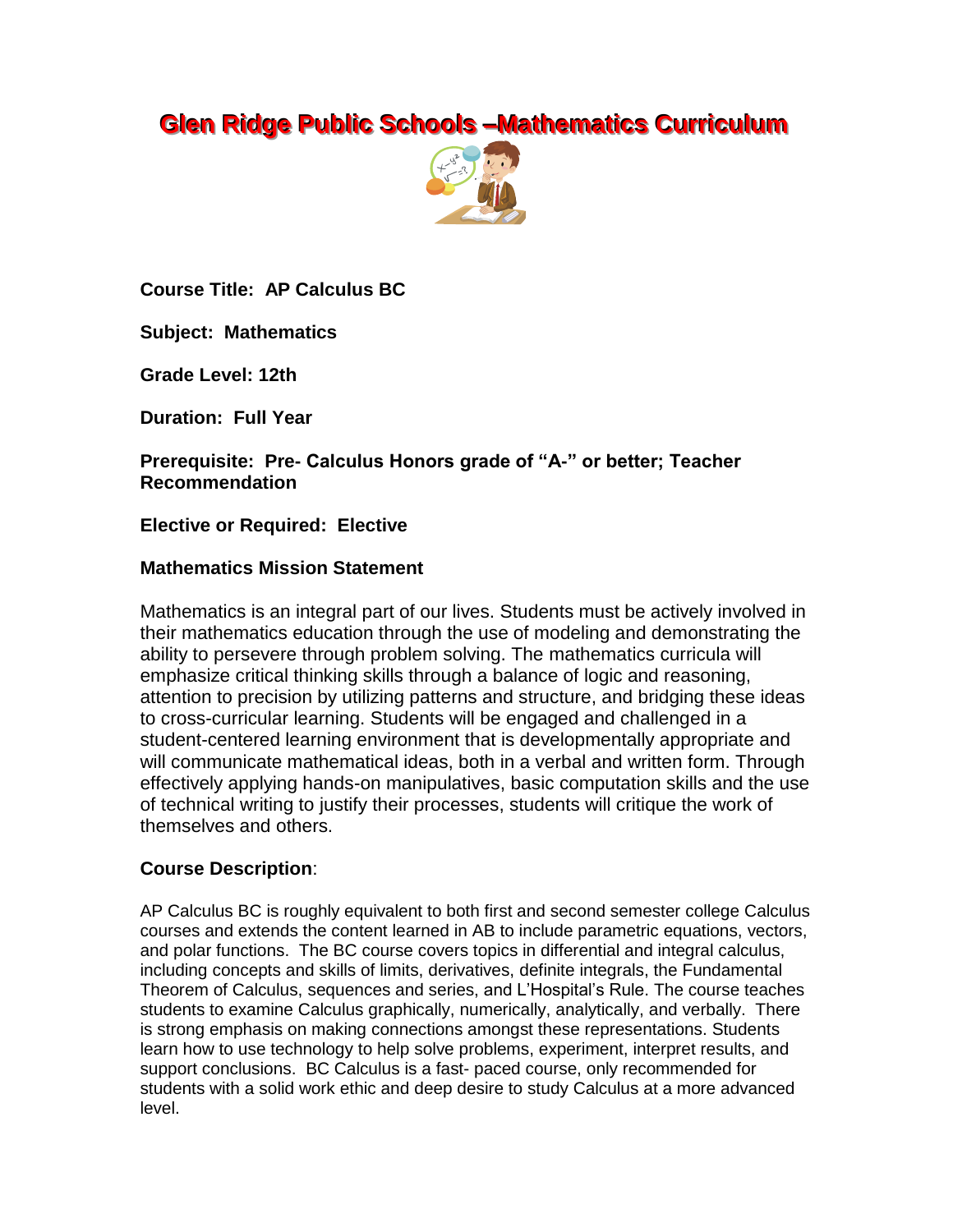**Author**: Cluny Mendez **Date Submitted**: Summer 2017

# **AP Calculus BC**

## **Topic/Unit: Prerequisites for Calculus**

#### **Approximate # Of Weeks: 1 week**

#### **Essential Questions:**

What are the parts of each type of equation of a line? What is a function and why is it significant? What are the basic functions and what do their graphs look like? What is a parametric equation? How do you find a Cartesian equation form a parametrized curve? Can you use the trigonometric functions in problem solving situations? Can you graph the 6 basic trig functions? How do you find an inverse of a function and why is it significant?

*NJCCS:* A-SSE 3, 4, 5. A-APR 2, 3, 4. A-REI 1, 2, 3, 4, 5, 6, 7, 10, 11, 12. F-IF 1, 2, 3, 4, 5, 6, 7, 8, 9. F- BF 1a, 1c, 3, 4, 5. F-LE 1, 2, 3, 4, 5

#### **Upon completion of this unit students will be able to:**

- Write an equation of a line in any form.
- Identify and graph all the different types of functions.
- Identify the types of parametric graphs.
- Find the Cartesian equation for a parametrized curve.
- Solve any trigonometric equation.
- Graph any trigonometric function.
- Solve problems involving inverses.

#### **Interdisciplinary Standards (njcccs.org)**

- Standard 9.1 21<sup>st</sup> Century Life & Career Skills
- Standard 5.1 Science Practices

#### **Activities – include 21st Century Technologies:**

- Students will participate and takes notes on Smartboard Lessons and activities.
- Students will compare graphs with each other and discuss correct graphing techniques of functions.
- Students will work on problem sets independently, discuss findings in small groups, then review and reinforce as a class.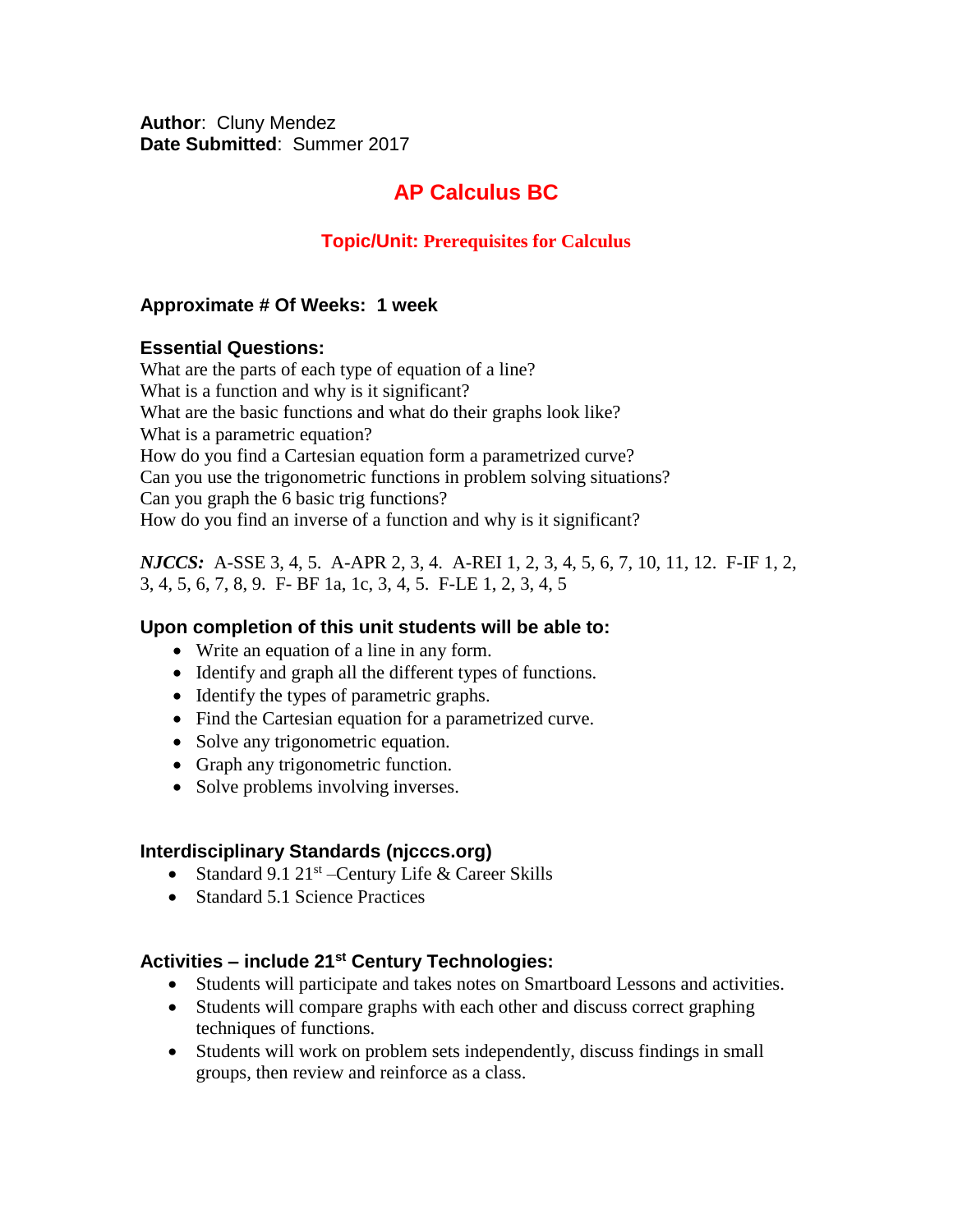## **Enrichment Activities**:

 Students will be introduced to the AP Exam and see how important their understanding of functions and equations is by highlighting and identifying questions that involve these topics.

#### **Methods of Assessments/Evaluation:**

- Pair/ Share
- Revisit Essential Questions
- Unit test
- Journals
- Multi- media Presentations
- Self-Assessments
- Think/Pair/Share
- Homework
- Classwork
- Independent work
- Observation
- Weekly Assessments

## **Resources/Including Online Resources**

- Online Textbook Information
- Teacher Webpage
- Textbook Chapter 1

#### **Prerequisite Learning Goals Self-Assessment Chart**

| Learning<br><b>Level</b> | <b>Objectives</b>                                                                                                                             | Assessment<br>4 I can teach others<br>3 I can pass an<br>assessment<br>2 I need more practice<br>1 I don't understand |
|--------------------------|-----------------------------------------------------------------------------------------------------------------------------------------------|-----------------------------------------------------------------------------------------------------------------------|
|                          | Write equations of lines<br>$\bullet$                                                                                                         |                                                                                                                       |
| 2                        | Graph basic functions                                                                                                                         |                                                                                                                       |
|                          | Prove functions are inverses                                                                                                                  |                                                                                                                       |
|                          | Solve trig equations                                                                                                                          |                                                                                                                       |
| 3                        | Find inverses                                                                                                                                 |                                                                                                                       |
|                          | Problem solve with functions<br>$\bullet$                                                                                                     |                                                                                                                       |
| 4                        | Find a Cartesian equation for a curve that<br>$\bullet$<br>contains the parametrized curve<br>Find a parametrization for a curve<br>$\bullet$ |                                                                                                                       |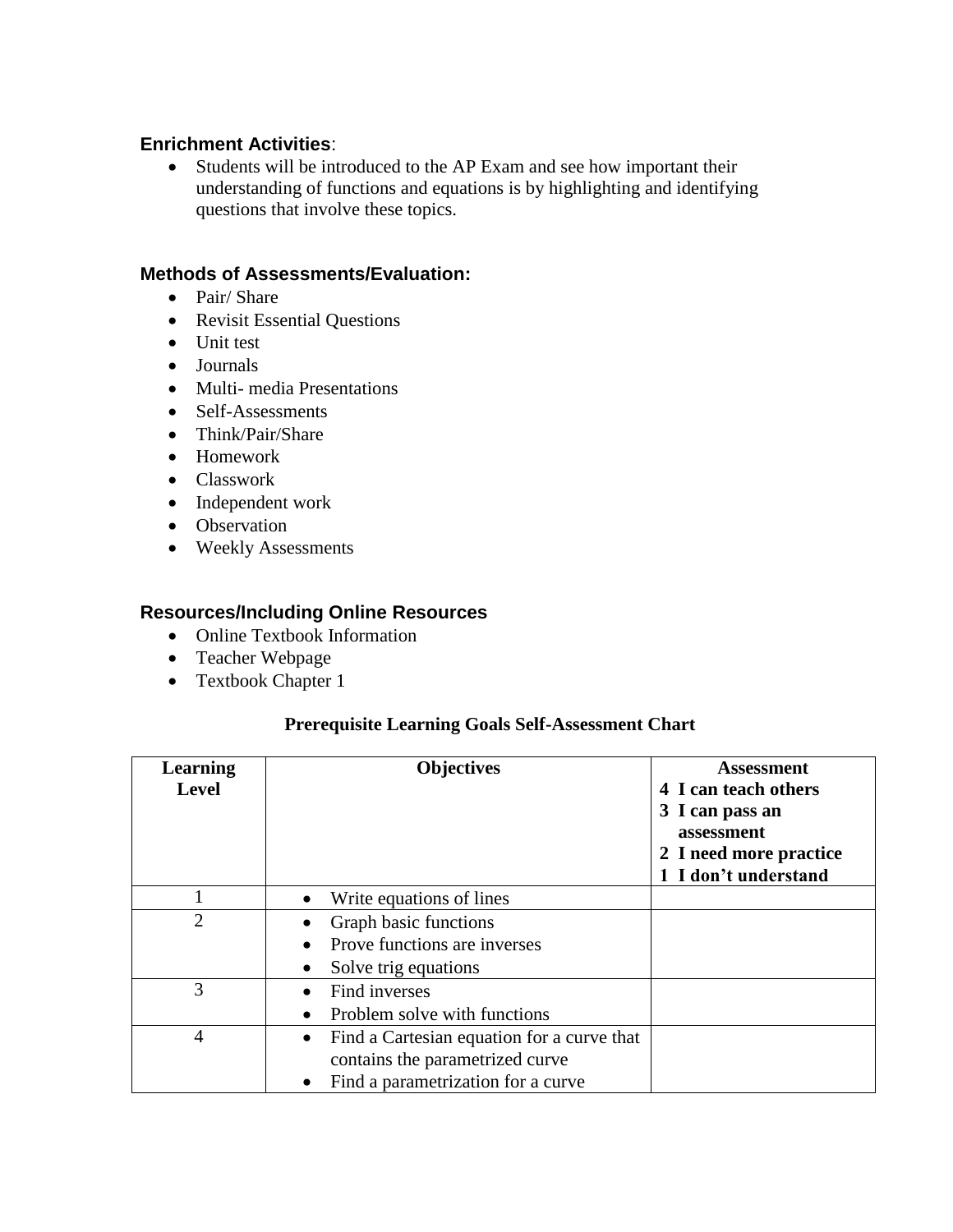## **Topic/Unit: Limits and Continuity**

## **Approximate # Of Weeks: 2 weeks**

#### **Essential Questions:**

What is the difference between average rate of change and instantaneous rate of change? How do you evaluate a limit graphically and algebraically?

How do limits involving infinity work?

What is continuity?

If a function isn't continuous how do you evaluate one and two-sided limits?

How do limits and slopes of tangent lines relate to each other?

Can you apply limit properties to a function to find the equation of a tangent line**?**

## *NJCCS:* N-Q 1, 2, 3. A-SSE 3a. F-IF 1, 2, 4, 5, 6, 7, 9.

## **Upon completion of this unit students will be able to:**

- Calculate average and instantaneous rates of change.
- Evaluate limits graphically and algebraically.
- Evaluate limits at infinity and infinite limits.
- Identify if a function is continuous or not.
- Evaluate "zero over zero" type of limits.
- Find the slope of a tangent line at a point on a function.
- Write an equation for the line tangent to a function.

#### **Interdisciplinary Standards (njcccs.org)**

- Standard 9.1 21<sup>st</sup> Century Life & Career Skills
- Standard 5.1 Science Practices

## **Activities – include 21st Century Technologies:**

- Students will take notes and participate in Smartboard Lessons.
- Students will complete piecewise graphing activity.
- Students will complete "Zero over zero" worksheet in groups.
- Students will work on and complete classwork and homework problems independently and in small groups.
- Students will discuss solutions to problems in small groups and then as a class.
- Students will watch and draw conclusions from demonstrations using Calculus in Motion.

#### **Enrichment Activities**:

• Blog responses to finding certain types of functions.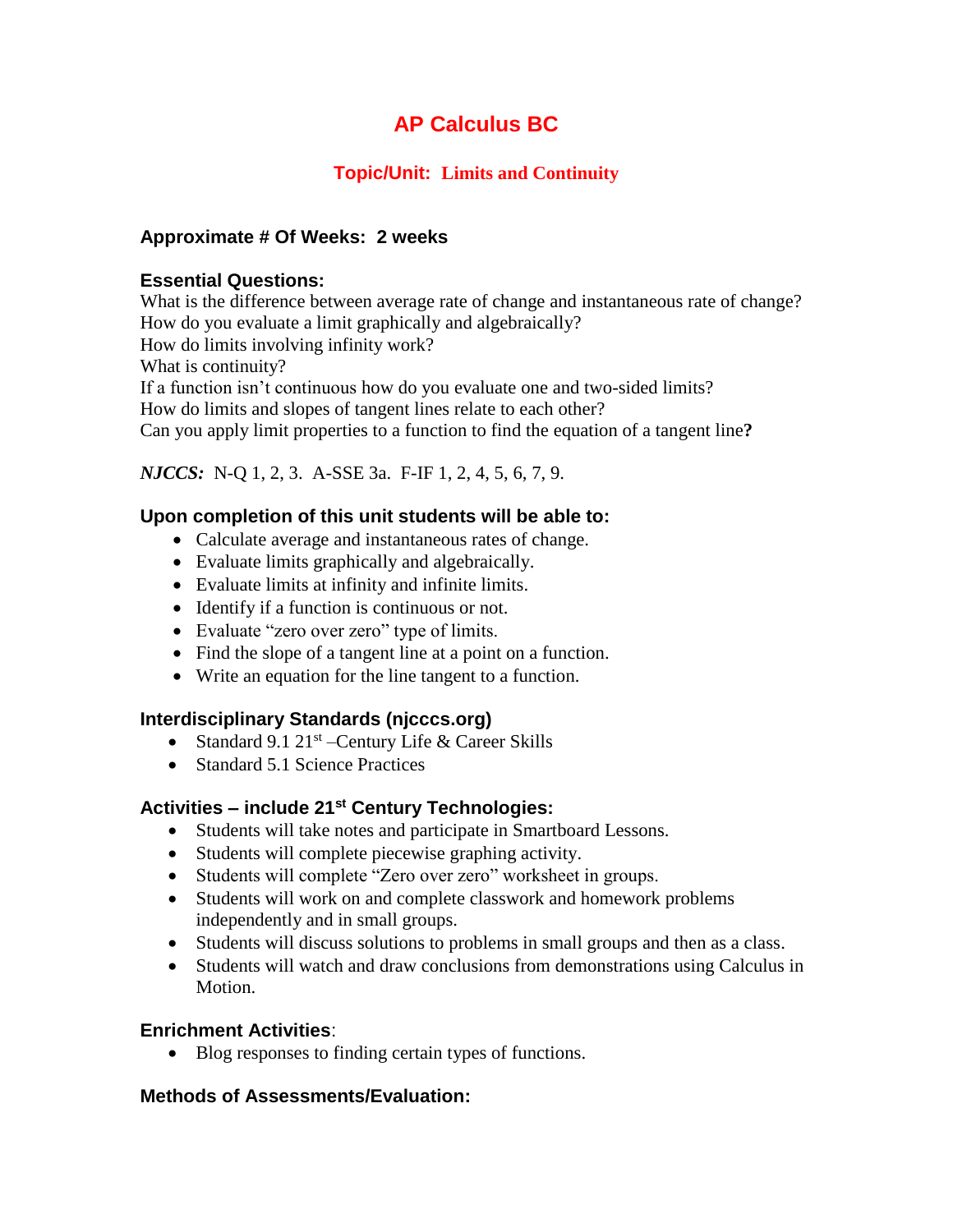- Pair/ Share
- Revisit Essential Questions
- Unit test
- Journals
- Multi- media Presentations
- Self-Assessments
- Think/Pair/Share
- Homework
- Classwork
- Independent work
- Observation
- Weekly Assessments

- Online Textbook Information
- Teacher Webpage
- AP Prep Test Questions
- Textbook Chapter

| <b>Learning</b><br><b>Level</b> | <b>Objectives</b>                                                                      | <b>Assessment</b><br>4 I can teach others<br>3 I can pass an<br>assessment<br>2 I need more practice<br>1 I don't understand |
|---------------------------------|----------------------------------------------------------------------------------------|------------------------------------------------------------------------------------------------------------------------------|
|                                 | Calculate average rate of change<br>Evaluate limits graphically                        |                                                                                                                              |
|                                 | Evaluate limits algebraically                                                          |                                                                                                                              |
| $\overline{2}$                  | Evaluate limits involving infinity<br>Identify a function's points of<br>discontinuity |                                                                                                                              |
| 3                               | Evaluate 0/0 limits<br>Find the slope of a tangent line                                |                                                                                                                              |
| 4                               | Write an equation of a tangent line in any<br>$\bullet$<br>form                        |                                                                                                                              |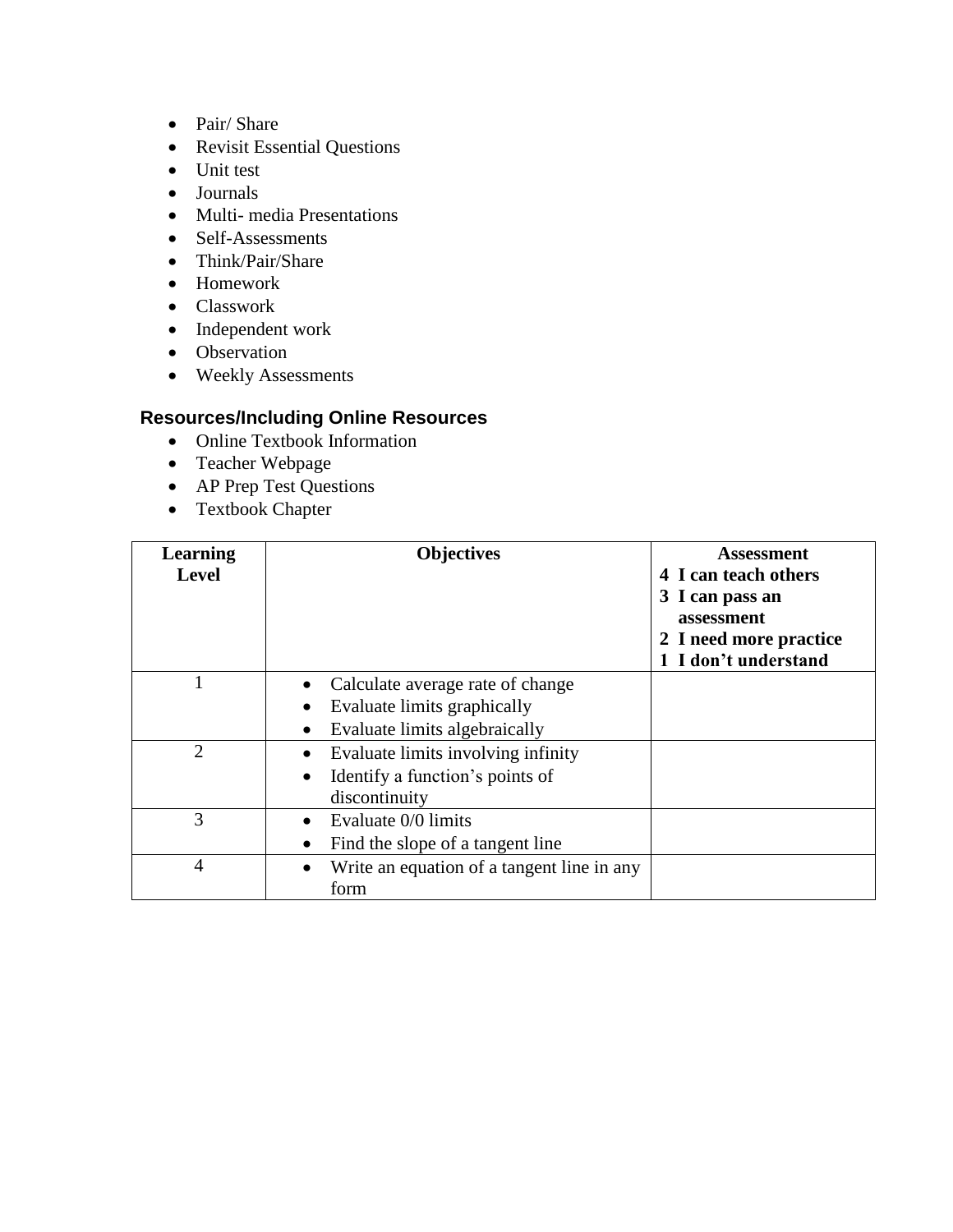## **Topic/Unit: Derivatives**

## **Approximate # Of Weeks: 4 weeks**

#### **Essential Questions:**

What is a derivative?

How do you find the derivative of a function using the definition of the derivative? How do you graph a function's derivative?

How do you take a function's derivative and find the graph of the original function? When does  $f'(x)$  fail to exist?

How are continuity and differentiability related?

Can you apply all the different rules to finding the derivatives or more complex functions?

How are derivatives are applied to position, velocity and acceleration functions? What are the derivatives of the trigonometric functions?

How are the derivatives of the trig functions related to each other?

*NJCCS:* N-Q 1, 2, 3. A-CED 1, 2, 3, 4. A-REI 1, 3, 6, 7, 10, 11, 12. F-IF 1, 2, 4, 5, 6, 7, 8, 9. F-BF 3. F-TF 1, 3.

#### **Upon completion of this unit students will be able to:**

- Find the derivatives of functions using the definition.
- Graph and function's derivative and the original function from the derivative.
- Explain where and why a derivative may fail to exist.
- Apply the Intermediate Value Theorem for derivatives to problem solving situations.
- Apply the rules for differentiation to finding derivatives of functions.
- Problem solve in situations involving position, velocity and acceleration functions.
- Find the derivatives of the trigonometric functions.
- Use the ti-89 to find derivatives.

## **Interdisciplinary Standards (njcccs.org)**

- Standard 9.1 21<sup>st</sup> Century Life & Career Skills
- Standard 8.1- Computer and Information Literacy
- Standard 8.2- Technology Education
- Standard 6.3 Active Citizenship in the  $21<sup>st</sup>$  Century
- Standard 5.1 Science Practices

## **Activities – include 21st Century Technologies:**

- Students will take notes and participate in Smartboard Lessons.
- Students will complete an activity with graphing functions and their derivatives.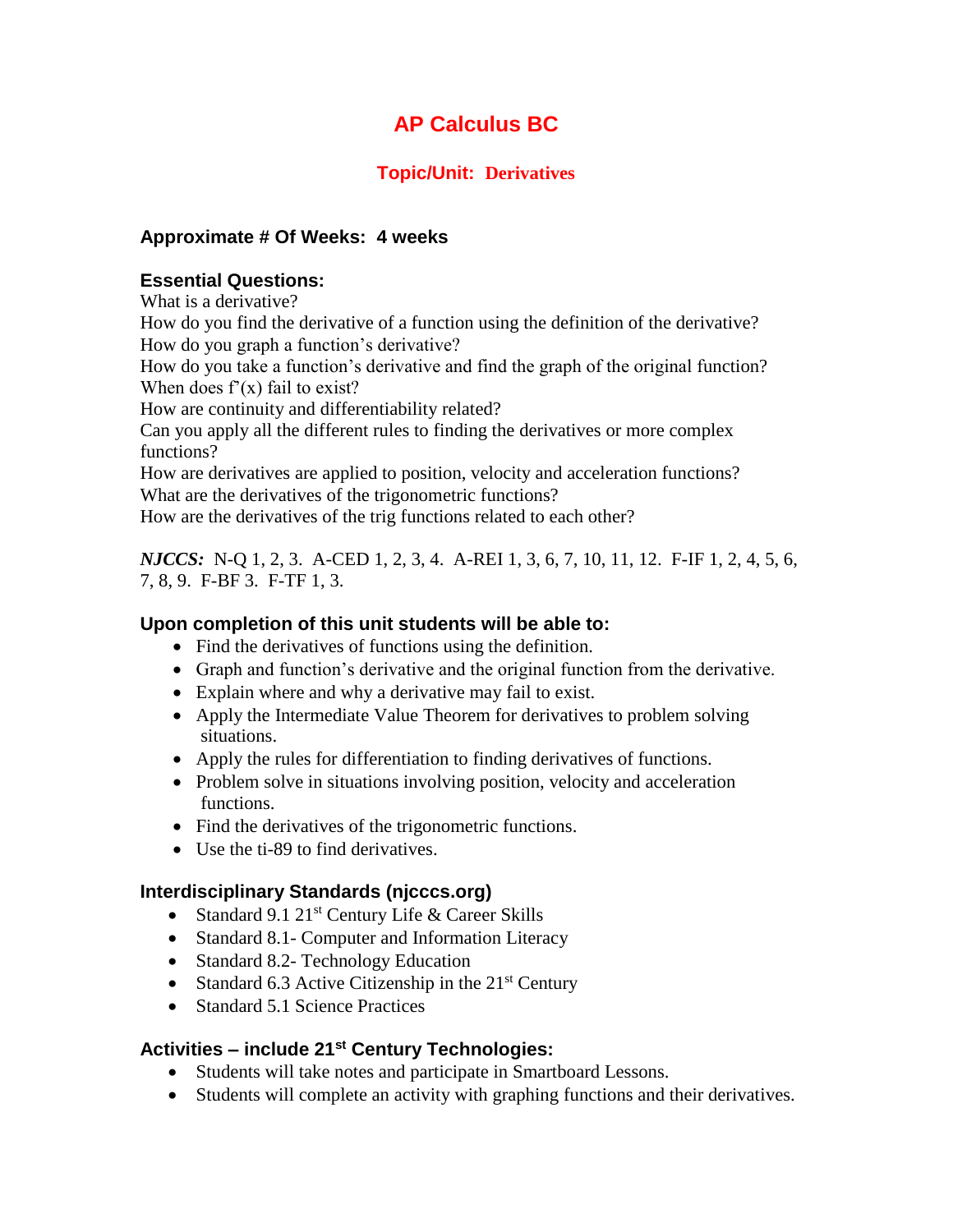- Students will complete the matching derivatives and their functions activity.
- Students will work independently and in small groups.
- Students will discuss solutions to problems in small groups and then as a class.
- Students will watch and draw conclusions from demonstrations using Calculus in Motion.
- Students will use their Ti-89 to find derivatives.

#### **Enrichment Activities**:

Advanced calculator activity for finding higher order derivatives.

#### **Methods of Assessments/Evaluation:**

- Pair/ Share
- Revisit Essential Questions
- Unit test
- Journals
- Multi- media Presentations
- Self-Assessments
- Think/Pair/Share
- Homework
- Classwork
- Independent work
- Observation
- Weekly Assessments

- Online Textbook Information
- Teacher Webpage
- AP Prep Test Questions
- Textbook Chapter 3

| <b>Learning</b><br><b>Level</b> | <b>Objectives</b>                                                                                                                                                                                                | <b>Assessment</b><br>4 I can teach others<br>3 I can pass an<br>assessment<br>2 I need more practice<br>1 I don't understand |
|---------------------------------|------------------------------------------------------------------------------------------------------------------------------------------------------------------------------------------------------------------|------------------------------------------------------------------------------------------------------------------------------|
|                                 | Use the definition to find derivatives<br>$\bullet$                                                                                                                                                              |                                                                                                                              |
| $\overline{2}$                  | Graph a function's derivative and graph<br>$\bullet$<br>the original function from the derivative<br>• Explain where derivatives may fail to<br>exist<br>Find the derivatives of the trig functions<br>$\bullet$ |                                                                                                                              |
| 3                               | Apply the Intermediate Value Theorem<br>Use rules for differentiating<br>$\bullet$                                                                                                                               |                                                                                                                              |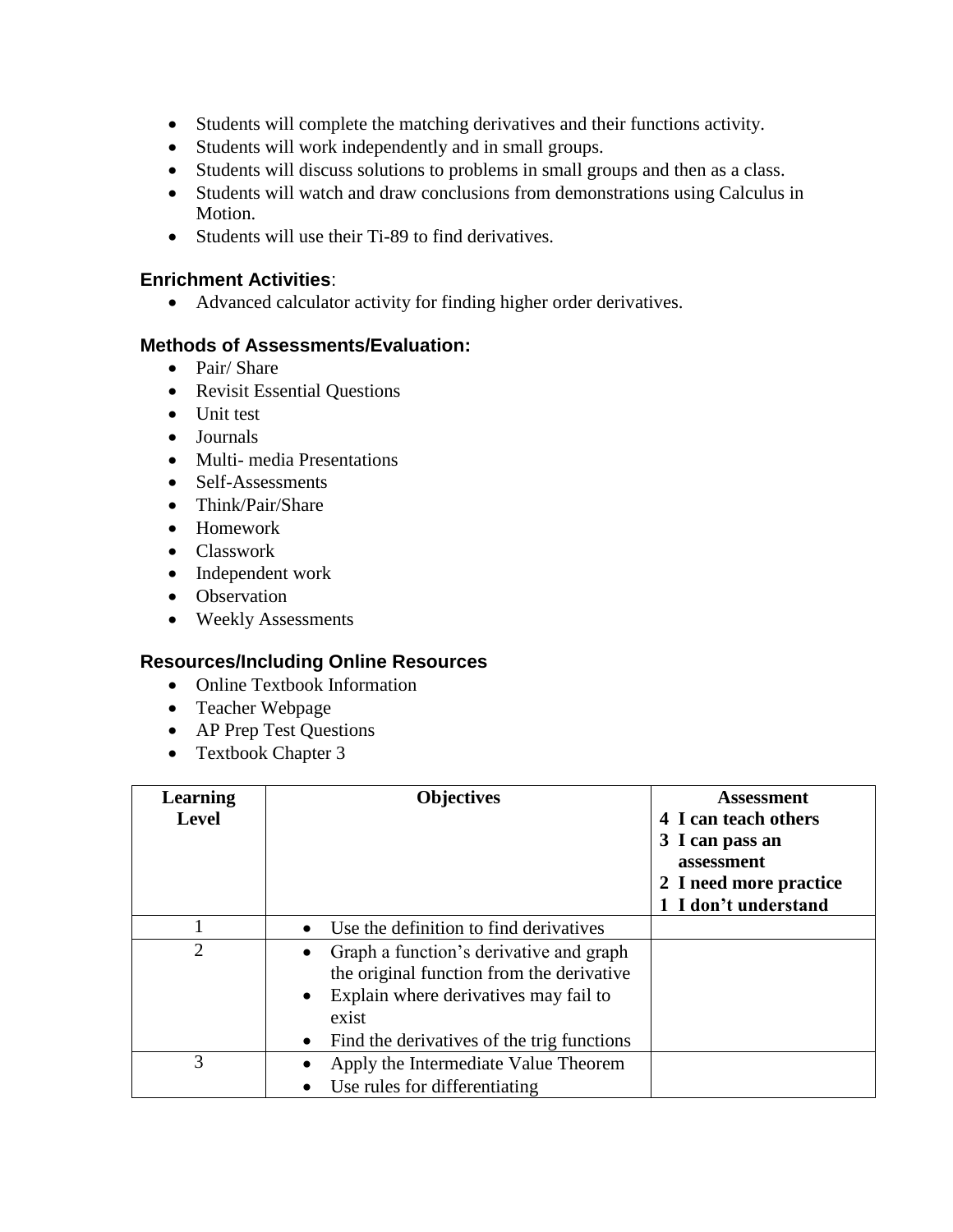| Use derivatives to problem solve with |  |
|---------------------------------------|--|
| position, velocity, and acceleration  |  |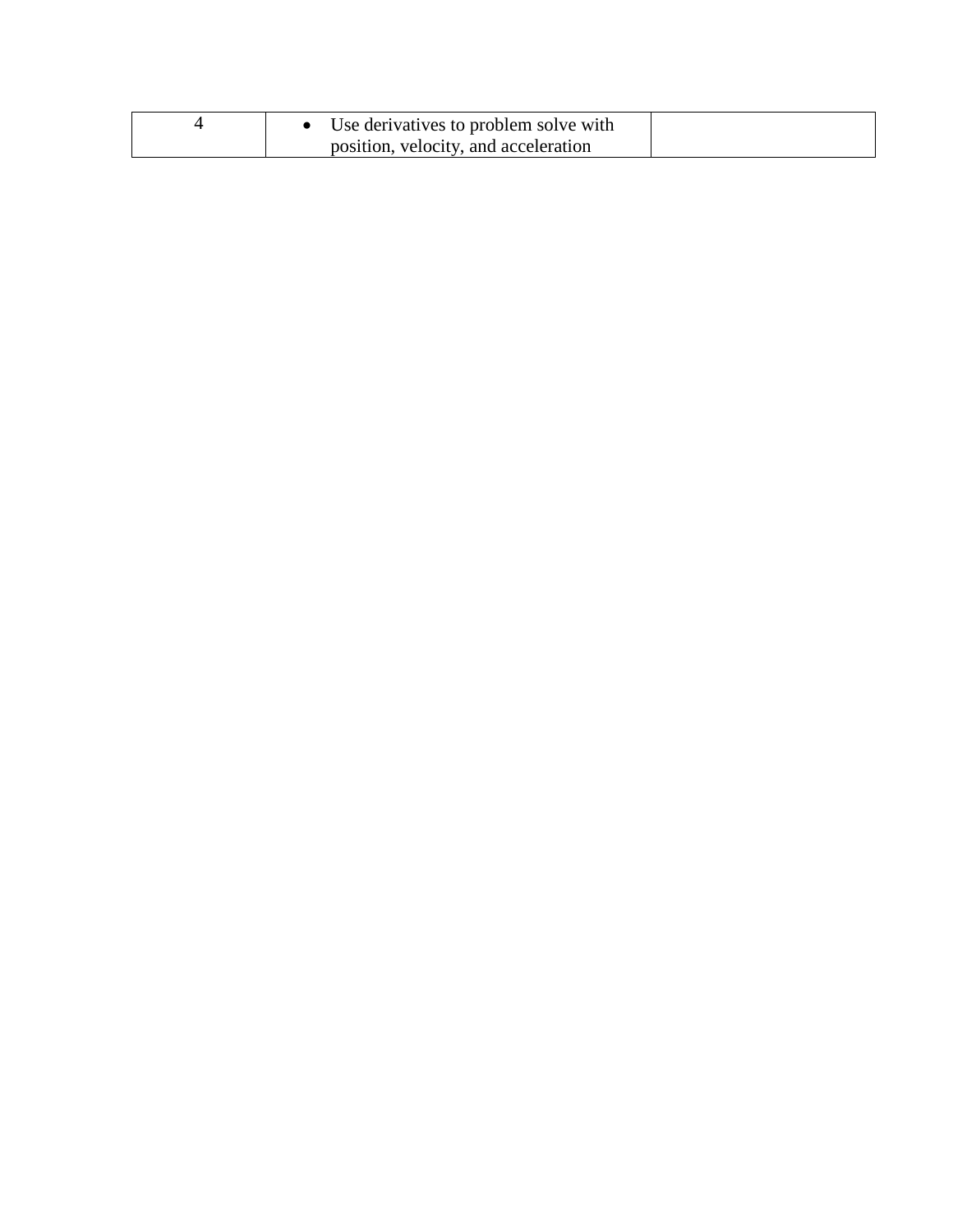## **Topic/Unit: More Derivatives**

## **Approximate # Of Weeks: 2 weeks**

#### **Essential Questions:**

How do you apply the Chain Rule to finding the derivatives of composite functions? How do you find the slopes of parametrized curves? What is implicit differentiation? How do you find the derivatives of the inverse trig functions? What are the derivatives of exponential and logarithmic functions?

*NJCCS:* N-Q 1, 2, 3. A-CED 1, 2, 3, 4. A-REI 10, 11, 12. F-IF 1, 2, 4, 5, 6, 7, 8, 9. F-BF 1c, 3, 4, 5. F- LE 1, 2, 3, 4. F-TF 1, 3.

#### **Upon completion of this unit students will be able to:**

- Find the derivatives of composite functions.
- Find the slopes of parametrized curves.
- Differentiate implicitly.
- Derive and find the derivatives of the inverse trig functions.
- Find the derivatives of exponential and logarithmic functions.
- Use the derivatives in problem solving situations.
- Find the graphs and derivatives on the Ti-89 graphing calculator.

## **Interdisciplinary Standards (njcccs.org)**

- **Standard 9.1 21st Century Life & Career Skills**
- **Standard 8.1- Computer and Information Literacy**
- **Standard 8.2- Technology Education**
- **Standard 6.3 Active Citizenship in the 21st Century**
- **Standard 5.1 Science Practices**

## **Activities – include 21st Century Technologies:**

- Students will take notes and participate in Smartboard Lessons.
- Students will complete discovery activity with graphing exponential functions and their derivatives.
- Students will complete the matching derivatives and their functions activity.
- Students will work independently and in small groups.
- Students will discuss solutions to problems in small groups and then as a class.
- Students will watch and draw conclusions from demonstrations using Calculus in Motion.
- Students will use their Ti-89 to find derivatives.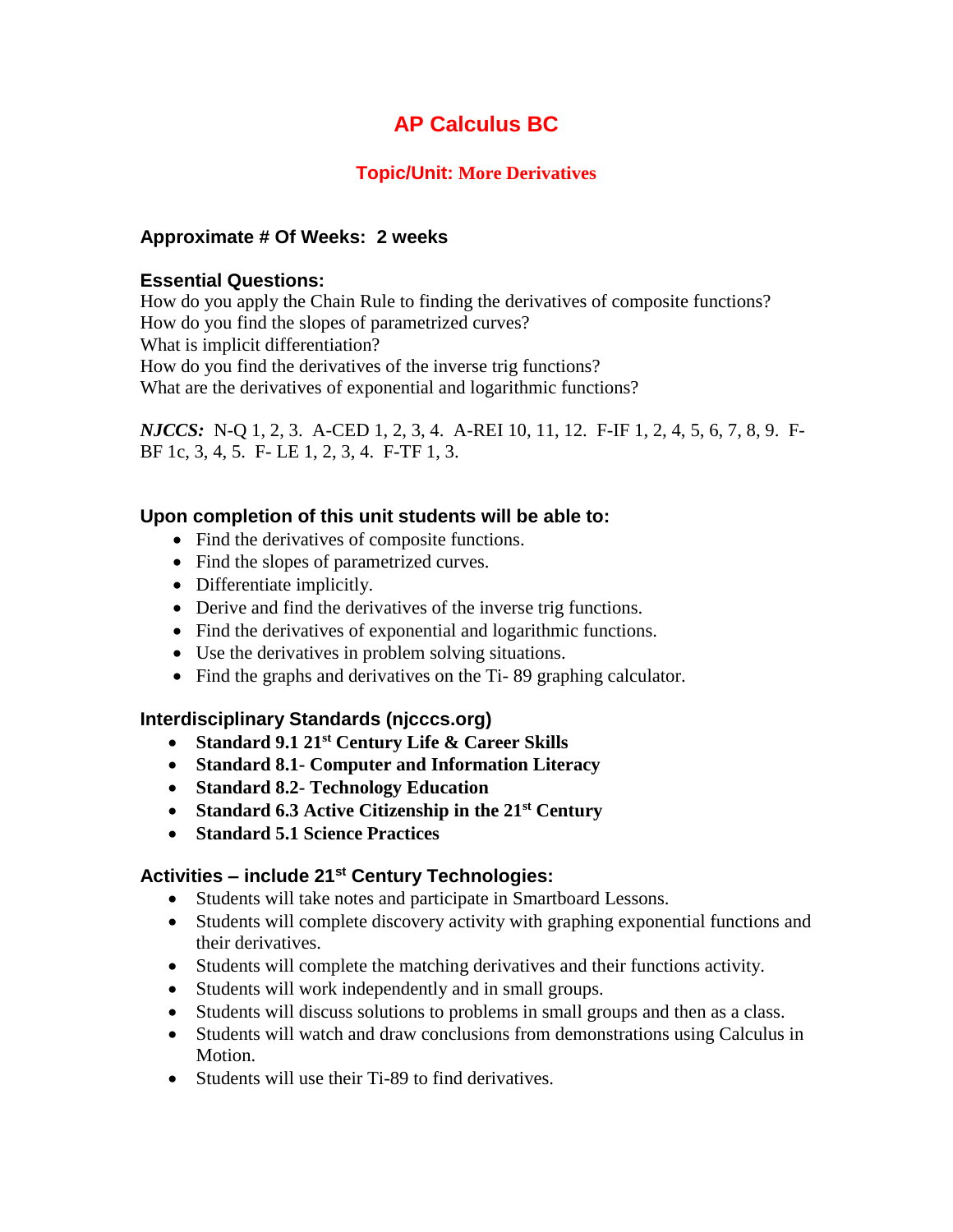## **Enrichment Activities**:

**Chain Rule Activity**

#### **Methods of Assessments/Evaluation:**

- Pair/ Share
- Revisit Essential Questions
- Unit test
- Journals
- Multi- media Presentations
- Self-Assessments
- Think/Pair/Share
- Homework
- Classwork
- Independent work
- Observation
- Weekly Assessments

- Online Textbook Information
- Teacher Webpage
- AP Prep Test Questions
- Textbook Chapter 4

| Learning<br><b>Level</b> | <b>Objectives</b>                                                                                                       | <b>Assessment</b><br>4 I can teach others<br>3 I can pass an<br>assessment<br>2 I need more practice<br>1 I don't understand |
|--------------------------|-------------------------------------------------------------------------------------------------------------------------|------------------------------------------------------------------------------------------------------------------------------|
|                          | None<br>$\bullet$                                                                                                       |                                                                                                                              |
| $\overline{2}$           | Use the chain rule to find derivatives<br>Find the derivatives of exponential and<br>$\bullet$<br>logarithmic functions |                                                                                                                              |
| 3                        | Use implicit differentiation<br>$\bullet$<br>Find the derivatives of the inverse trig<br>functions                      |                                                                                                                              |
| 4                        | Find the slopes of parametrized curves<br>Problem solve with derivatives                                                |                                                                                                                              |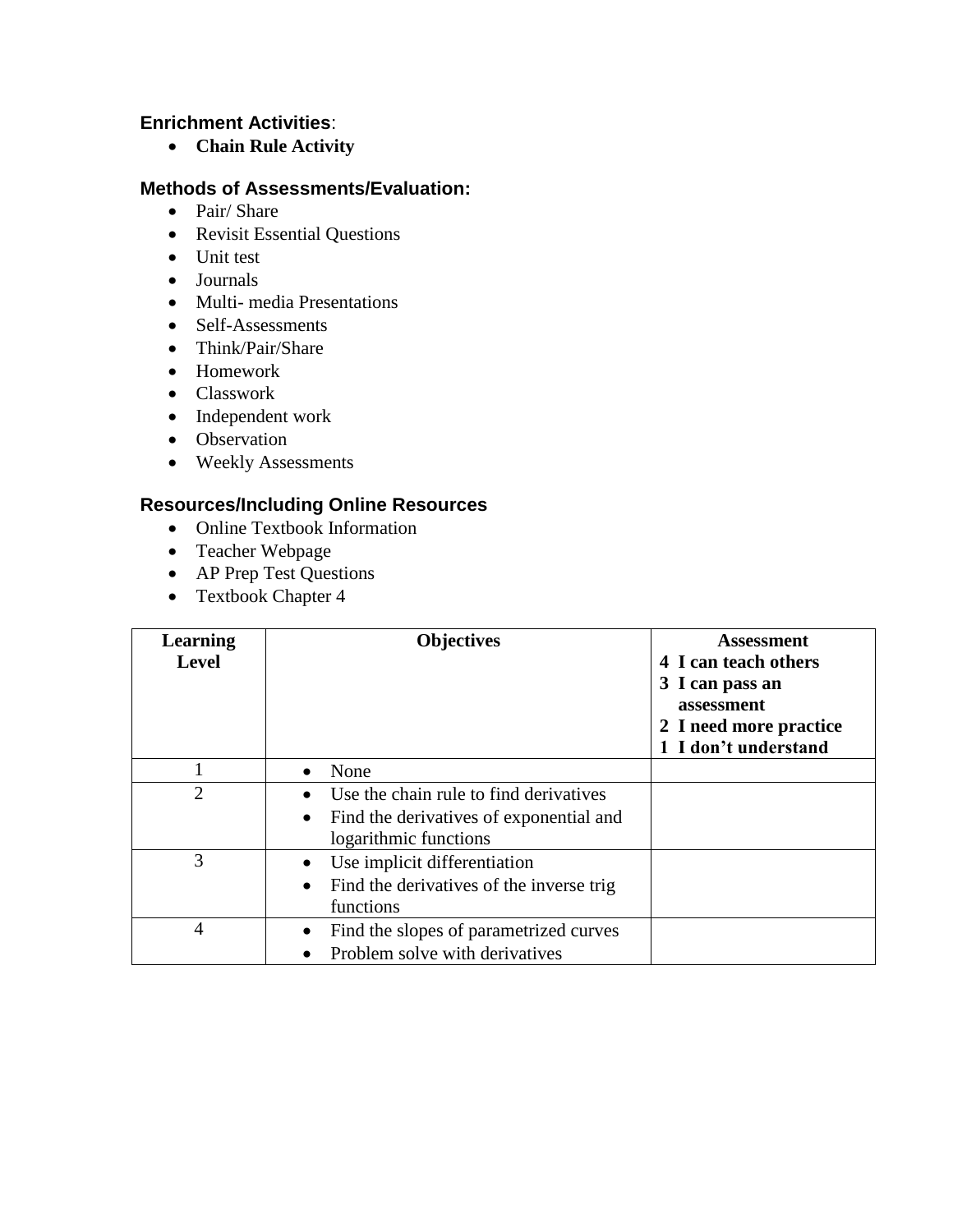## **Topic/Unit: Applications of Derivatives**

## **Approximate # Of Weeks: 4 weeks**

## **Essential Questions:**

How do you find the extreme values of functions? What's the difference between critical values and extreme values? What's the difference between a local extreme value and an absolute extreme value? How do you apply the Mean Value Theorem? What is the connection between the graphs of  $f$ ,  $f$ ' and  $f$ ''? What are the steps for using derivatives to model and optimize? What are the steps to use derivatives to solve related rate problems?

## *NJCCS:* N-Q 2, 3. A-CED 1, 2, 3, 4. G-MG 1, 2, 3

## **Upon completion of this unit students will be able to:**

- Find extreme values of functions.
- Apply the Mean Value Theorem.
- Connect the graphs of functions and their derivatives.
- Problem solve with derivatives.

## **Interdisciplinary Standards (njcccs.org)**

- Standard 9.1  $21^{st}$  Century Life & Career Skills
- Standard 8.1- Computer and Information Literacy
- Standard 8.2- Technology Education
- Standard 6.3 Active Citizenship in the  $21<sup>st</sup>$  Century
- Standard 5.1 Science Practices

## **Activities – include 21st Century Technologies:**

- Students will take notes and participate in Smartboard Lessons.
- Students will work independently and in small groups.
- Students will discuss solutions to problems in small groups and then as a class.
- Students will watch and draw conclusions from demonstrations using Calculus in Motion.
- Students will use their Ti-89 to problem solve.

#### **Enrichment Activities**:

• Related Rates Lab Activity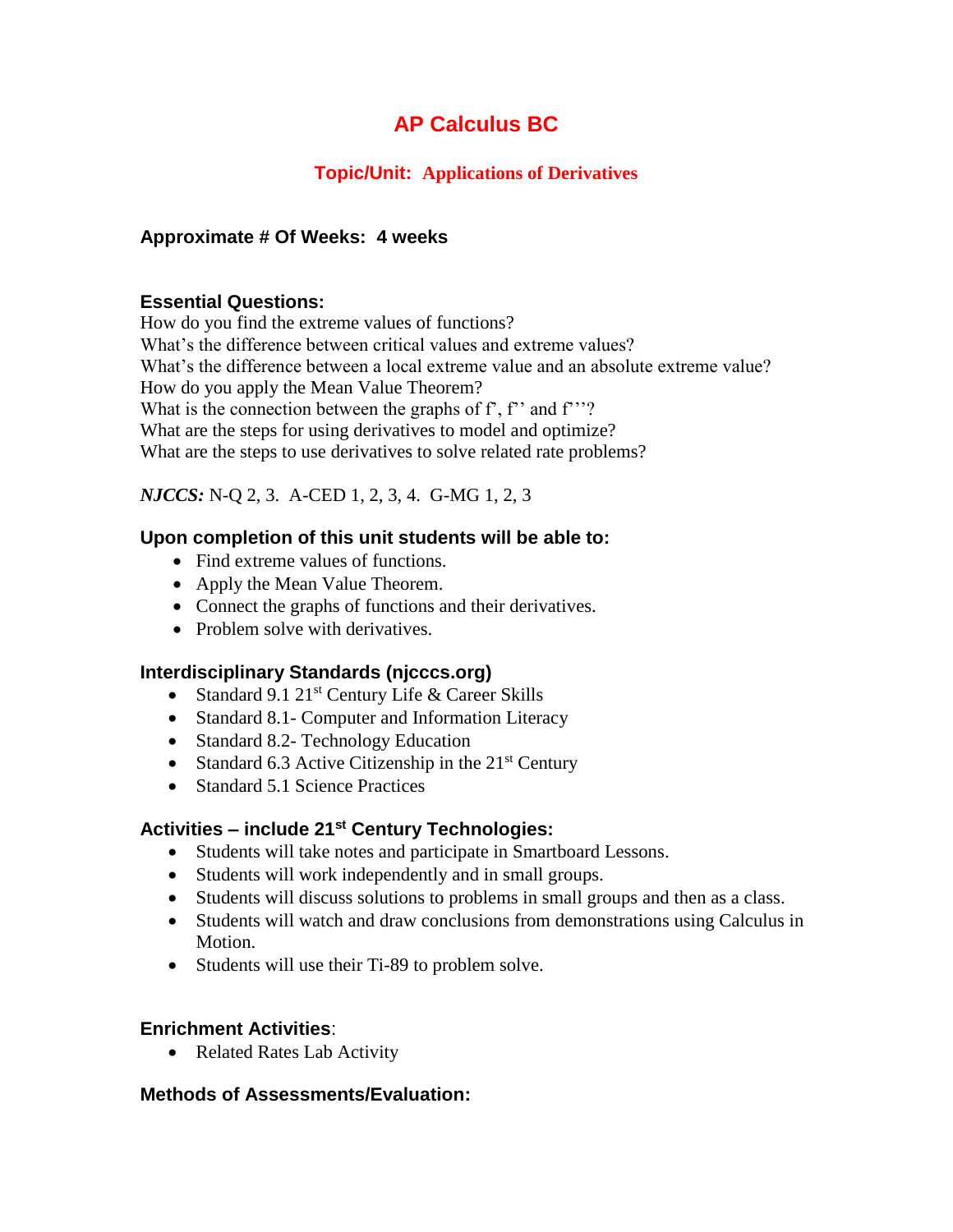- Pair/ Share
- Revisit Essential Questions
- Unit test
- Journals
- Multi- media Presentations
- Self-Assessments
- Think/Pair/Share
- Homework
- Classwork
- Independent work
- Observation
- Weekly Assessments

- Online Textbook Information
- Teacher Webpage
- AP Prep Test Questions
- Textbook Chapter 5

| <b>Objectives</b>                            | <b>Assessment</b><br>4 I can teach others<br>3 I can pass an<br>assessment<br>2 I need more practice<br>1 I don't understand |
|----------------------------------------------|------------------------------------------------------------------------------------------------------------------------------|
| • Find critical values                       |                                                                                                                              |
| • Find extreme values                        |                                                                                                                              |
| • Connect the graphs of f, f ', f $\cdot$    |                                                                                                                              |
| Problem solve with optimization<br>$\bullet$ |                                                                                                                              |
|                                              | Problem solve with Related Rates                                                                                             |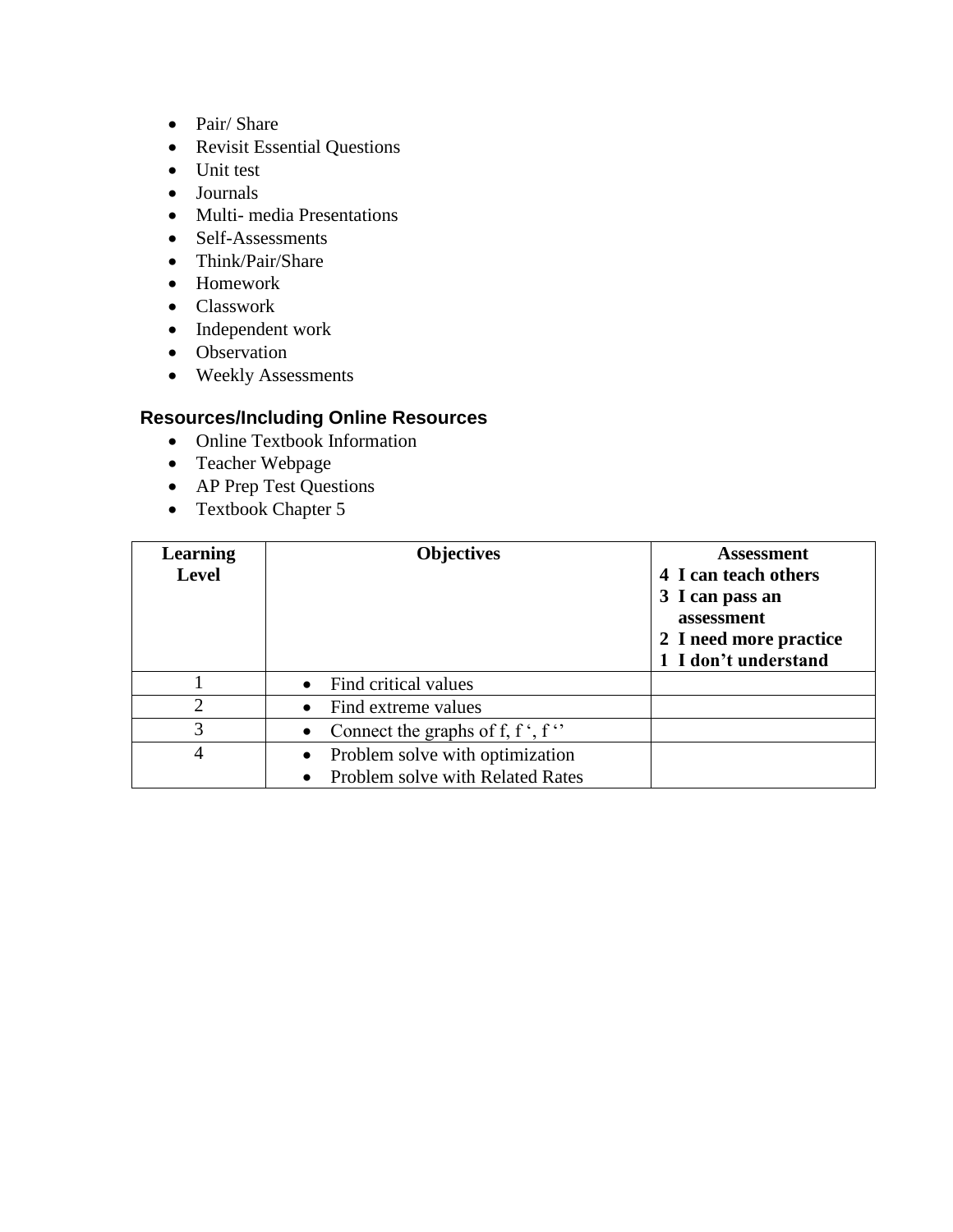## **Topic/Unit: The Definite Integral**

## **Approximate # Of Weeks: 4 weeks**

#### **Essential Questions:**

What are the three rectangular approximation methods and what are they used for? What is the definition of the definite integral?

What does an antiderivative of a function give?

How do you define and apply the Fundamental Theorem of Calculus?

How do you calculate the area under a curve by applying the Trapezoidal Rule?

What is the relationship between the Trapezoidal Rule and LRAM and RRAM?**?**

*NJCCS:* N-Q 2, 3. A-CED 1, 2, 3, 4. F-IF 4, 5, 7, 8. G-MG 1.

## **Upon completion of this unit students will be able to:**

- Approximate areas under a curve 4 different ways.
- Find the exact area under a curve be evaluating a definite integral.
- Find antiderivatives of functions.
- Define and apply the Fundamental Theorem of Calculus.

## **Interdisciplinary Standards (njcccs.org)**

- Standard 9.1 21<sup>st</sup> Century Life & Career Skills
- Standard 8.1 Computer and Information Literacy
- Standard 5.1 Science Practices

## **Activities – include 21st Century Technologies:**

- Students will take notes and participate in Smartboard Lessons.
- Students will complete The Pump and The Airplane problems to introduce areas under a curve.
- Students will work independently and in small groups.
- Students will discuss solutions to problems in small groups and then as a class.
- Students will watch and draw conclusions from demonstrations using Calculus in Motion.
- Students will use their Ti-89 to integrate problems that cannot be done by hand.

## **Enrichment Activities**:

• Simpson's Rule Activity

- Pair/ Share
- Revisit Essential Questions
- Unit test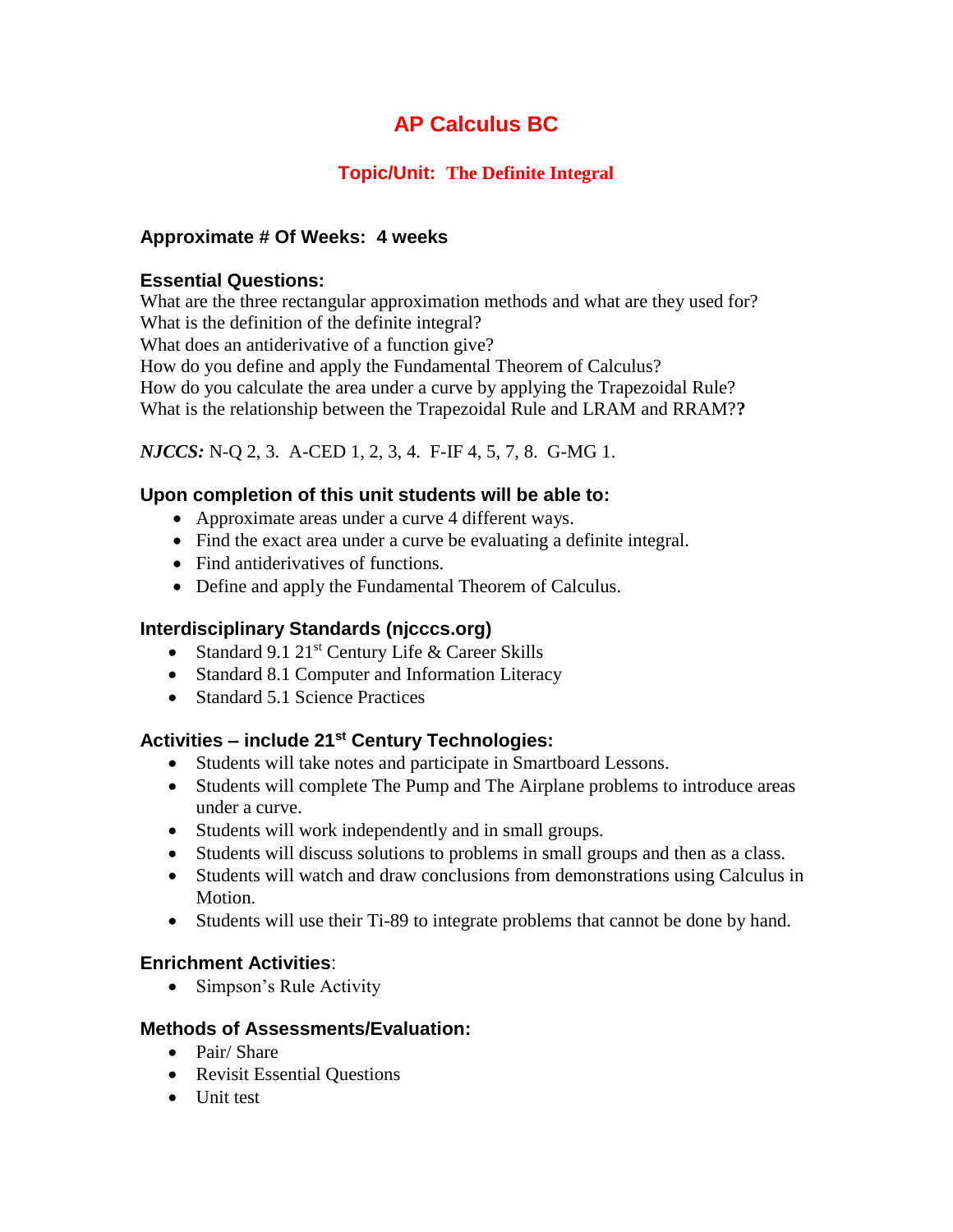- Journals
- Multi- media Presentations
- Self-Assessments
- Think/Pair/Share
- Homework
- Classwork
- Independent work
- Observation
- Weekly Assessments

- Online Textbook Information
- Teacher Webpage
- AP Prep Test Questions
- Textbook Chapter 6

| <b>Learning</b><br><b>Level</b> | <b>Objectives</b>                                                                                                                                                                  | <b>Assessment</b><br>4 I can teach others<br>3 I can pass an<br>assessment<br>2 I need more practice<br>1 I don't understand |
|---------------------------------|------------------------------------------------------------------------------------------------------------------------------------------------------------------------------------|------------------------------------------------------------------------------------------------------------------------------|
|                                 | None<br>$\bullet$                                                                                                                                                                  |                                                                                                                              |
| $\overline{2}$                  | Use the rectangular approximation<br>$\bullet$<br>methods to approximate area under a<br>curve<br>Use the Trapezoidal Rule to approximate<br>$\bullet$<br>the area under the curve |                                                                                                                              |
| 3                               | Evaluate definite integrals<br>$\bullet$<br>Use the Fundamental Theorem of<br>$\bullet$<br>Calculus                                                                                |                                                                                                                              |
| 4                               | Find anti-derivates                                                                                                                                                                |                                                                                                                              |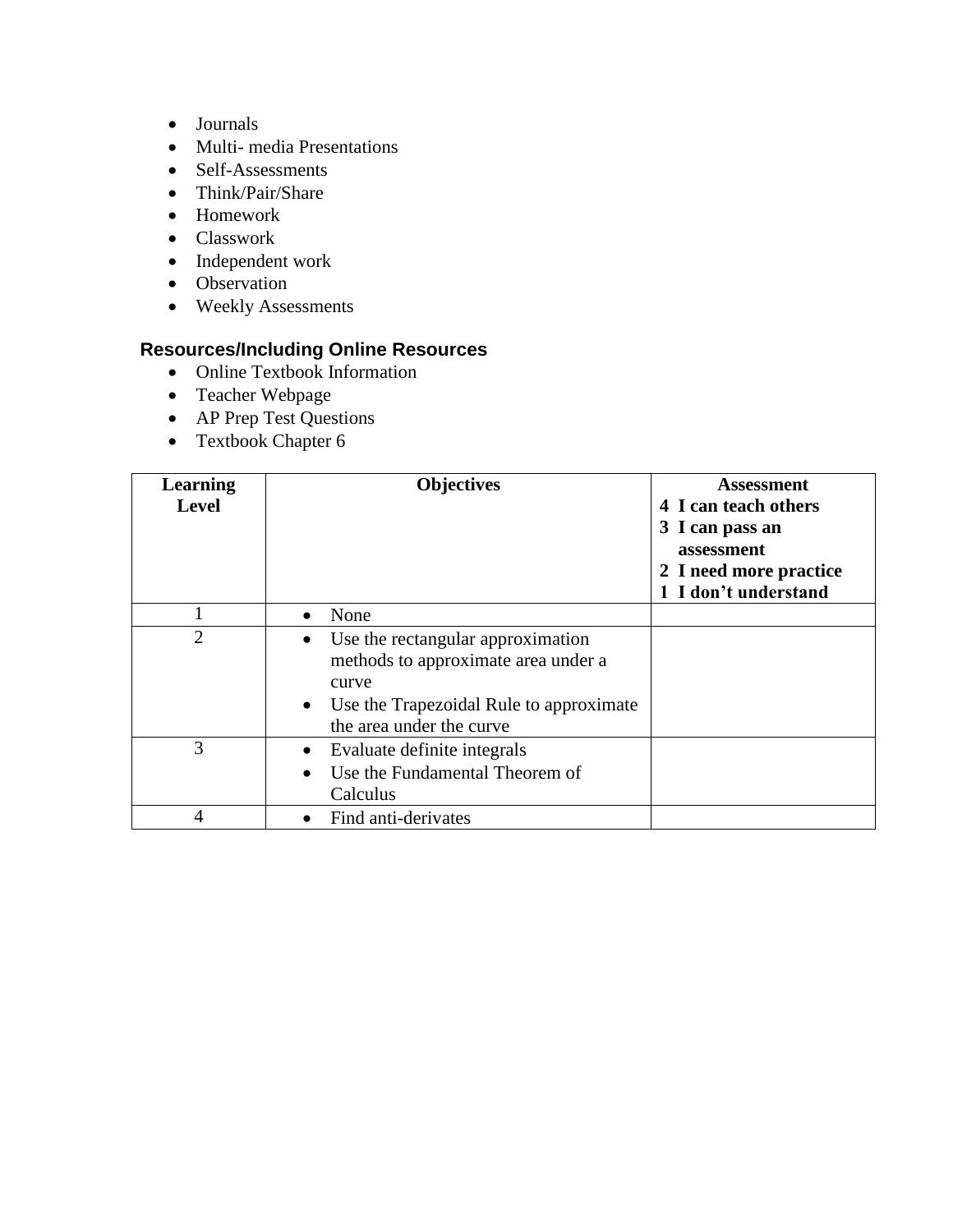## **Topic/Unit: Differential Equations and Mathematical Modeling**

## **Approximate # Of Weeks: 5 weeks**

#### **Essential Questions:**

How do you graph a slope field? How does an initial condition impact the graph of your slope field? When do you use anti-differentiation by substitution and how does it work? How do you solve exponential growth and decay problems by applying antidifferentiation rules?

*NJCCS:* N-Q 2, 3. A-CED 1, 2, 3, 4. F-IF 4, 5, 7, 8. F-LE 1, 2, 3, 4, 5. G-MG 1.

## **Upon completion of this unit students will be able to:**

- Graph slope fields.
- Overlay solutions on slope fields.
- Anti-differentiate but substitution.
- Anti-differentiate by parts.
- Solve real world problems involving growth and decay.
- Use partial fractions to anti-differentiate by parts.

#### **Interdisciplinary Standards (njcccs.org)**

- Standard 9.1  $21^{st}$  Century Life & Career Skills
- Standard 8.1- Computer and Information Literacy
- Standard 8.2- Technology Education
- Standard 6.3 Active Citizenship in the  $21<sup>st</sup>$  Century
- Standard 5.1 Science Practices

## **Activities – include 21st Century Technologies:**

- Students will take notes and participate in Smartboard Lessons.
- Students will complete introductory activities for slope fields.
- Students will work independently and in small groups.
- Students will discuss solutions to problems in small groups and then as a class.
- Students will watch and draw conclusions from demonstrations using Calculus in **Motion**

#### **Enrichment Activities**:

• Activity using the Ti-89 to draw slope fields.

- Pair/ Share
- Revisit Essential Questions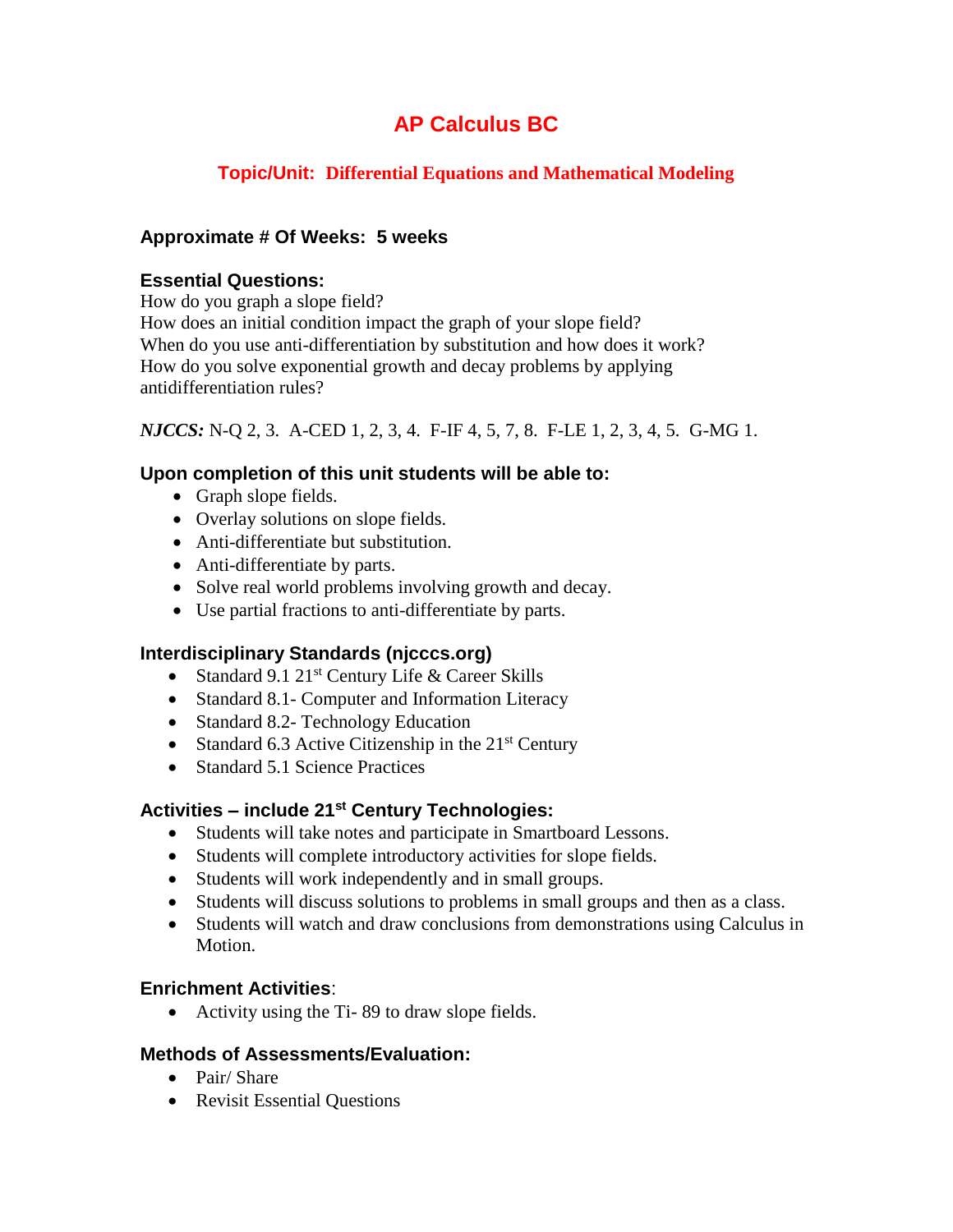- Unit test
- Journals
- Multi- media Presentations
- Self-Assessments
- Think/Pair/Share
- Homework
- Classwork
- Independent work
- Observation
- Weekly Assessments

- Online Textbook Information
- Teacher Webpage
- AP Prep Test Questions
- Textbook Chapter 7

| <b>Learning</b><br><b>Level</b> | <b>Objectives</b>                                | <b>Assessment</b><br>4 I can teach others<br>3 I can pass an<br>assessment<br>2 I need more practice<br>1 I don't understand |
|---------------------------------|--------------------------------------------------|------------------------------------------------------------------------------------------------------------------------------|
|                                 | Graph slope fields                               |                                                                                                                              |
| $\overline{2}$                  | Overlay solutions on slope fields<br>$\bullet$   |                                                                                                                              |
| 3                               | Anti-differentiate by substitution<br>٠          |                                                                                                                              |
| 4                               | Anti-differentiate by parts                      |                                                                                                                              |
|                                 | Use partial fractions to anti-differentiate<br>٠ |                                                                                                                              |
|                                 | Problem solve with growth and decay<br>$\bullet$ |                                                                                                                              |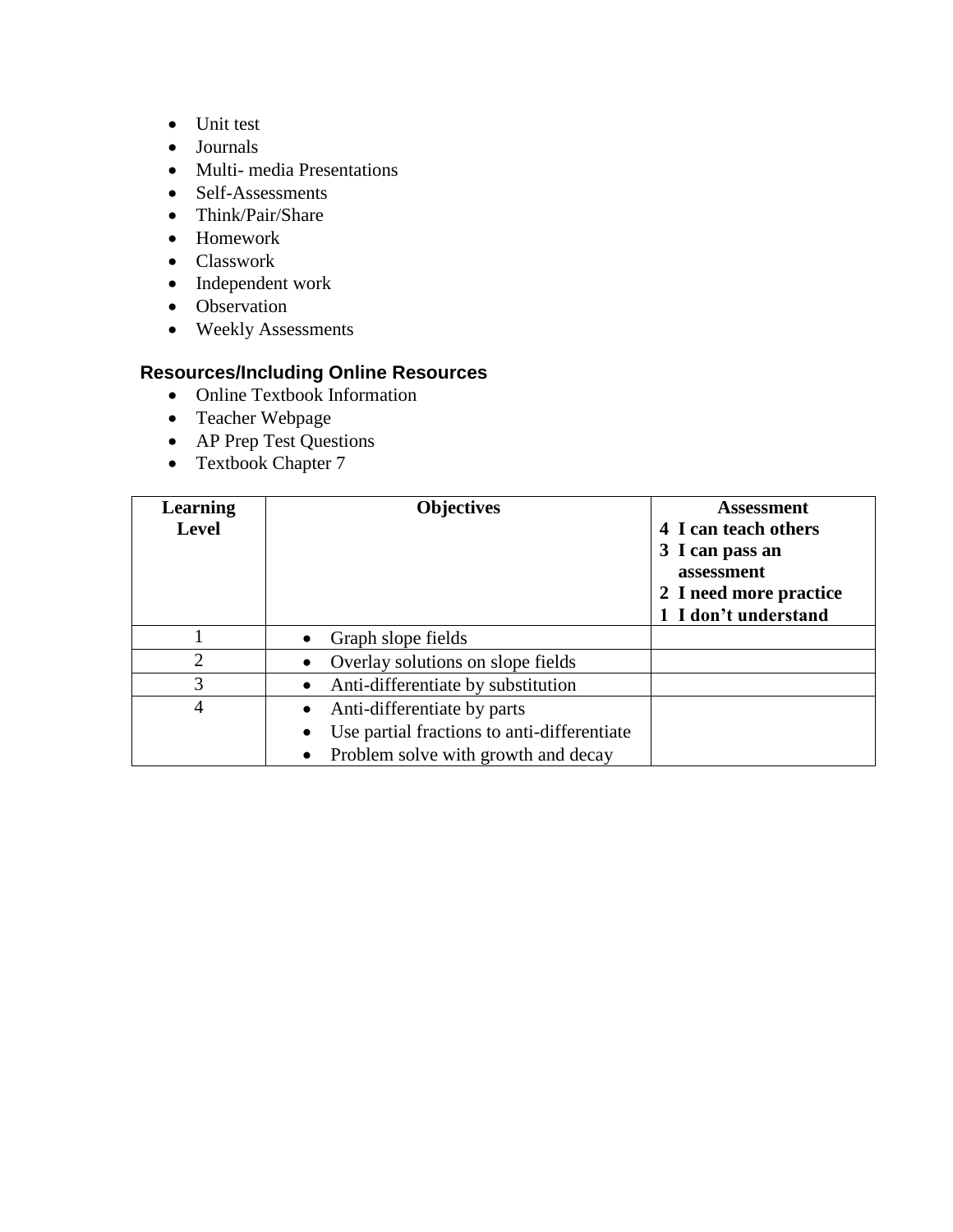## **Topic/Unit: Applications of Definite Integrals**

## **Approximate # Of Weeks: 4 weeks**

#### **Essential Questions:**

How do you describe an integral as net change? How do you calculate the areas in a plane by using integrals? How do you calculate the volumes of solids formed by areas? How do you calculate the volumes of solids formed by revolving areas around axes? How do you find the length of a smooth curve?

*NJCCS:* N-Q 2, 3. A-CED 1, 2, 3, 4. F-IF 4, 5, 7, 8. F-LE 1, 2, 3, 4, 5. G-GMD 4. G-MG 1.

## **Upon completion of this unit students will be able to:**

- Apply properties of definite integrals to solving rate problems.
- Calculate the areas in planes by using integrals.
- Calculate volumes of cross sectional areas of different shapes.
- Calculate volumes of revolution.
- Find the length of a smooth curve.

## **Interdisciplinary Standards (njcccs.org)**

- Standard 9.1  $21^{st}$  Century Life & Career Skills
- Standard 8.1- Computer and Information Literacy
- Standard 8.2- Technology Education
- Standard 6.3 Active Citizenship in the  $21<sup>st</sup>$  Century
- Standard 5.1 Science Practices

## **Activities – include 21st Century Technologies:**

- Students will take notes and participate in Smartboard Lessons.
- Students will complete integral as net change activities.
- Students will explore different shapes that give a cross sectional area.
- Students will revolve areas around axes and calculate their volumes.
- Students will work independently and in small groups.
- Students will discuss solutions to problems in small groups and then as a class.
- Students will watch and draw conclusions from demonstrations using Calculus in Motion.
- Students will use the Ti-89 graphing calculator to problem solve.

## **Enrichment Activities**:

L'Hospital's Rule activity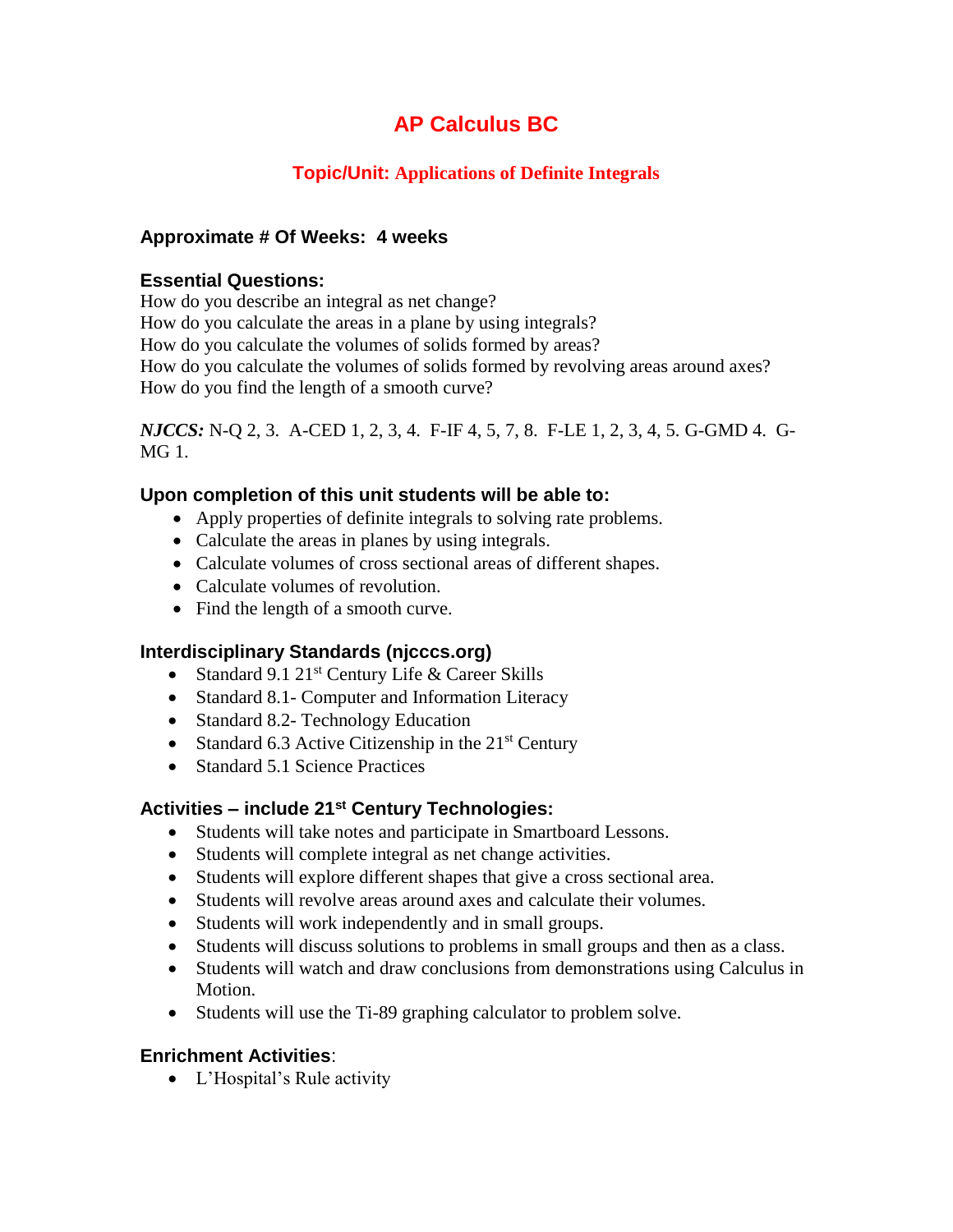## **Methods of Assessments/Evaluation:**

- Pair/ Share
- Revisit Essential Questions
- Unit test
- Journals
- Multi- media Presentations
- Self-Assessments
- Think/Pair/Share
- Homework
- Classwork
- Independent work
- Observation
- Weekly Assessments

- Online Textbook Information
- Teacher Webpage
- AP Prep Test Questions
- Textbook Chapter 8

| <b>Learning</b><br><b>Level</b> | <b>Objectives</b>                                                                                                       | <b>Assessment</b><br>4 I can teach others<br>3 I can pass an<br>assessment<br>2 I need more practice<br>1 I don't understand |
|---------------------------------|-------------------------------------------------------------------------------------------------------------------------|------------------------------------------------------------------------------------------------------------------------------|
|                                 | None<br>$\bullet$                                                                                                       |                                                                                                                              |
| $\overline{2}$                  | Use the integral to find net change<br>$\bullet$                                                                        |                                                                                                                              |
| 3                               | Use integrals to build volumes out of<br>$\bullet$<br>areas                                                             |                                                                                                                              |
| 4                               | Use integrals to find volumes of<br>$\bullet$<br>revolution<br>Use integrals to find the length of a curve<br>$\bullet$ |                                                                                                                              |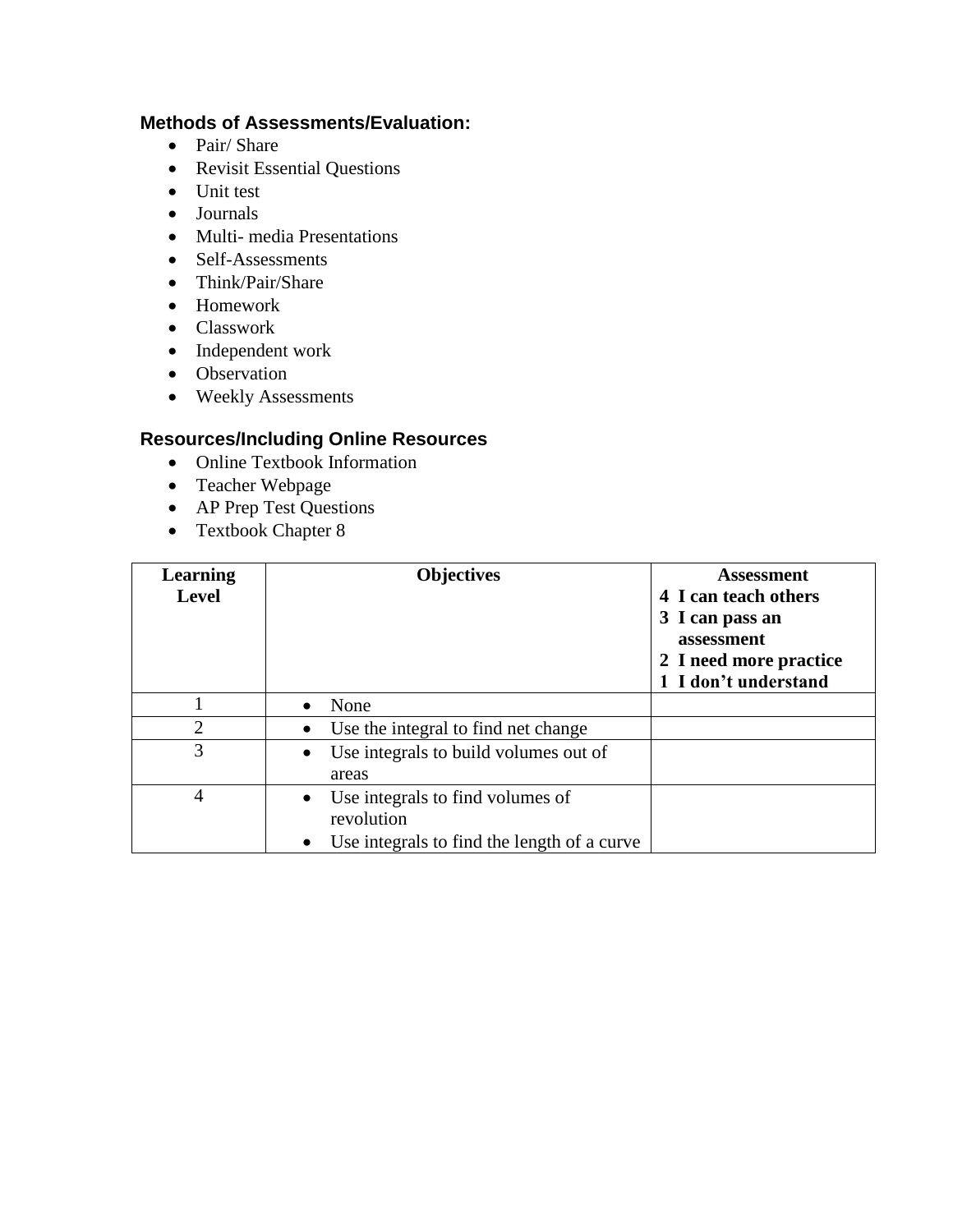## **Topic/Unit: Sequences, L'Hospital's Rule, and Improper Integral**

## **Approximate # Of Weeks: 3 weeks**

## **Essential Questions:**

What types of sequences are there? How do you find the limit of a sequence? When is L'Hospital's Rule used? What is an improper integral? How do you evaluate integrals involving infinity?

## *NJCCS:* N-Q 2, 3. A-CED 1, 2, 3, 4. F-IF 4, 5 F-BF 2 F-LE 1, 2, 3, 4, 5.

## **Upon completion of this unit students will be able to:**

- Define the types of sequences.
- Evaluate limits for sequences.
- Use L'Hospital's Rule to evaluate limits.
- Evaluate improper integrals.

## **Interdisciplinary Standards (njcccs.org)**

- Standard 9.1  $21^{st}$  Century Life & Career Skills
- Standard 8.1- Computer and Information Literacy
- Standard 8.2- Technology Education
- Standard 6.3 Active Citizenship in the  $21<sup>st</sup>$  Century
- Standard 5.1 Science Practices

## **Activities – include 21st Century Technologies:**

- Students will take notes and participate in Smartboard Lessons.
- Students will complete sequences activity.
- Students will explore difference sequences and their limits.
- Students will evaluate limits using L'Hospital's Rule.
- Students will discuss problems of improper integrals.
- Students will problem solve with improper integrals and their application to growth and decay problems.
- Students will use the Ti-89 graphing calculator to problem solve.

#### **Enrichment Activities**:

• Growth and decay problem solving.

- Pair/ Share
- Revisit Essential Questions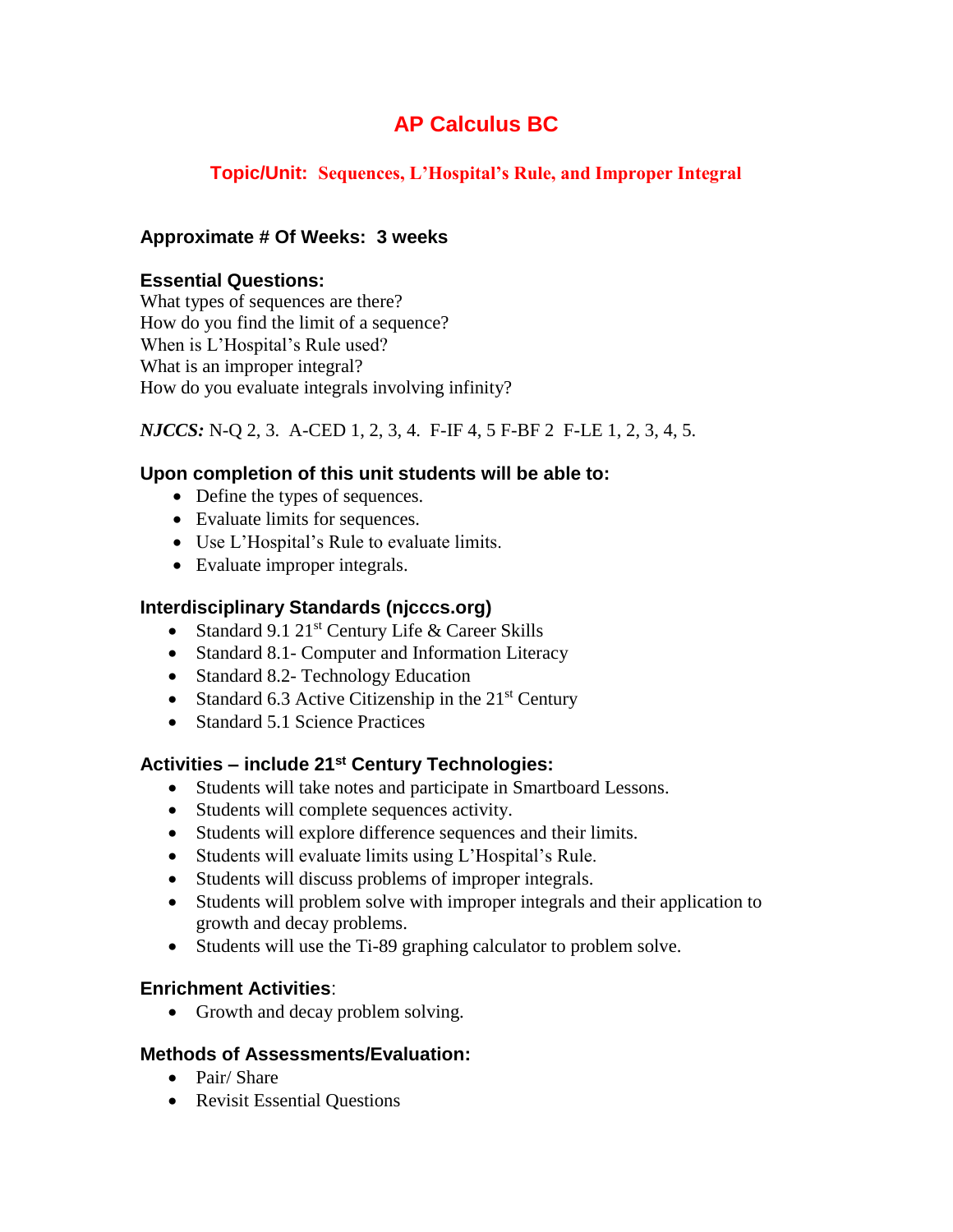- Unit test
- Journals
- Multi- media Presentations
- Self-Assessments
- Think/Pair/Share
- Homework
- Classwork
- Independent work
- Observation
- Weekly Assessments

- Online Textbook Information
- Teacher Webpage
- AP Prep Test Questions
- Textbook Chapter 9

| <b>Learning</b><br><b>Level</b> | <b>Objectives</b>                                                                             | <b>Assessment</b><br>4 I can teach others<br>3 I can pass an<br>assessment<br>2 I need more practice<br>1 I don't understand |
|---------------------------------|-----------------------------------------------------------------------------------------------|------------------------------------------------------------------------------------------------------------------------------|
|                                 | None<br>$\bullet$                                                                             |                                                                                                                              |
| $\overline{2}$                  | None<br>$\bullet$                                                                             |                                                                                                                              |
| 3                               | • Problem solve with sequences<br>• Use L'Hospital's rule to deal with<br>indeterminant forms |                                                                                                                              |
| 4                               | Evaluate improper integrals<br>$\bullet$                                                      |                                                                                                                              |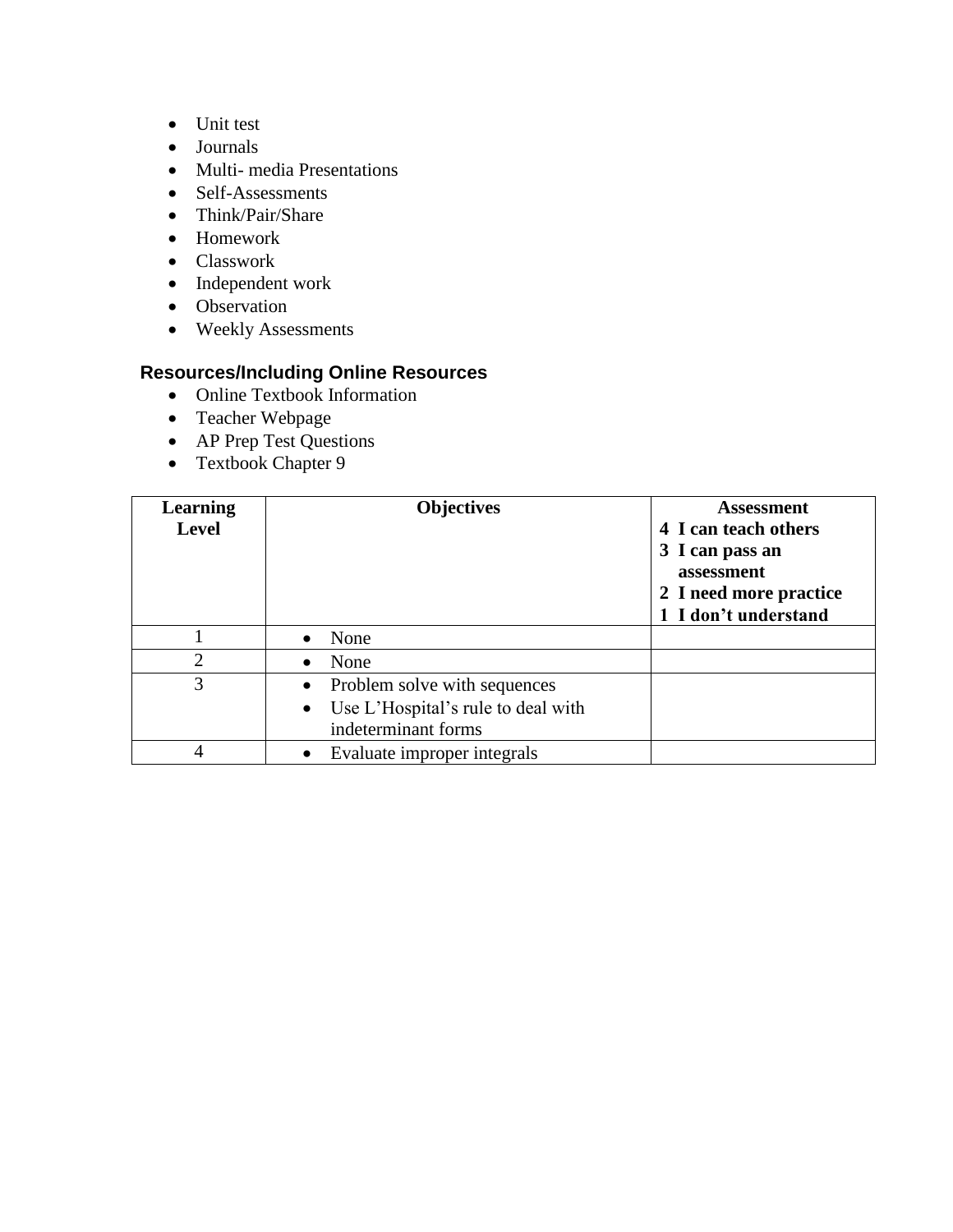## **Topic/Unit: Infinite Series**

## **Approximate # Of Weeks: 3 weeks**

#### **Essential Questions:**

What is an infinite series? How do you find the interval of convergence? What is a Taylor Series? How does a Maclaurin Series relate to a Taylor Series? How do you test convergence at endpoints?

#### *NJCCS:* N-Q 2, 3. A-CED 1, 2, 3, 4. F-IF 1, 2, 3, 4, 5 F-BF 2 F-LE 1, 2, 3, 4, 5.

## **Upon completion of this unit students will be able to:**

- Evaluate problems involving infinite series.
- Use Taylor Series to rewrite infinite series.
- Find the interval of convergence for an infinite series.
- Determine when a series diverges.
- Test the endpoints of a series for convergence.

#### **Interdisciplinary Standards (njcccs.org)**

- Standard 9.1  $21^{st}$  Century Life & Career Skills
- Standard 8.1- Computer and Information Literacy
- Standard 8.2- Technology Education
- Standard 6.3 Active Citizenship in the  $21<sup>st</sup>$  Century
- Standard 5.1 Science Practices

#### **Activities – include 21st Century Technologies:**

- Students will take notes and participate in Smartboard Lessons.
- Students will identify power series.
- Students will find a power series by differentiation.
- Students will use the Taylor Series.
- Students will find partial sums.
- Students will find the interval of convergence.
- Students will test the end points of a series for convergence.
- Students will watch and draw conclusions from demonstrations using Calculus in Motion.
- Students will use the Ti-89 graphing calculator to problem solve.

#### **Enrichment Activities**:

• Students will use a the n-th Roots Test for convergence.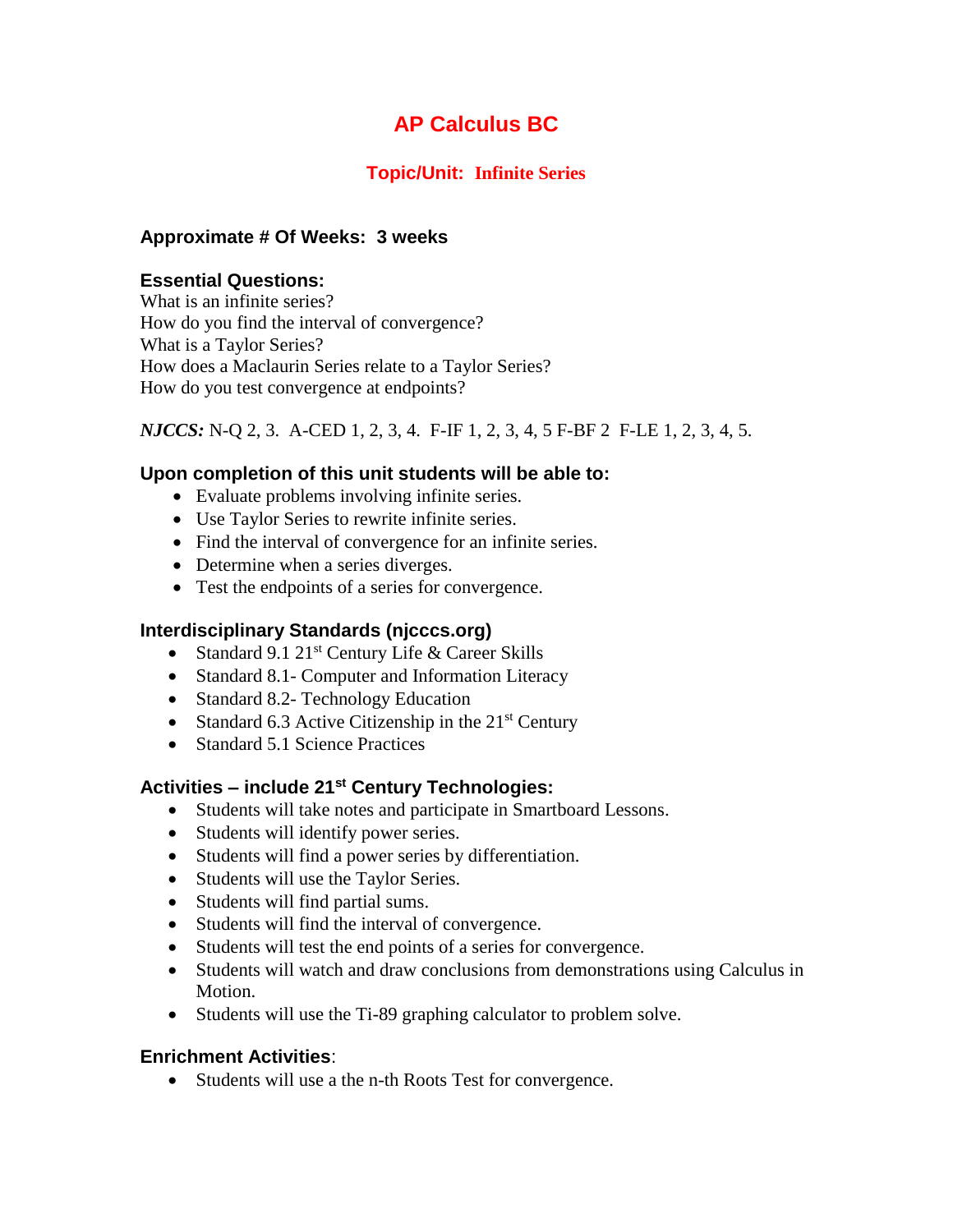## **Methods of Assessments/Evaluation:**

- Pair/ Share
- Revisit Essential Questions
- Unit test
- Journals
- Multi- media Presentations
- Self-Assessments
- Think/Pair/Share
- Homework
- Classwork
- Independent work
- Observation
- Weekly Assessments

- Online Textbook Information
- Teacher Webpage
- AP Prep Test Questions
- Textbook Chapter 10

| <b>Learning</b><br><b>Level</b> | <b>Objectives</b>                                                                                                                       | <b>Assessment</b><br>4 I can teach others<br>3 I can pass an<br>assessment<br>2 I need more practice<br>1 I don't understand |
|---------------------------------|-----------------------------------------------------------------------------------------------------------------------------------------|------------------------------------------------------------------------------------------------------------------------------|
|                                 | None<br>$\bullet$                                                                                                                       |                                                                                                                              |
| $\overline{2}$                  | Determine when a series converges or<br>٠<br>diverges                                                                                   |                                                                                                                              |
| 3                               | Problem solve with infinite series<br>$\bullet$<br>Find the interval of convergence<br>$\bullet$<br>Find the radius of convergence<br>٠ |                                                                                                                              |
| 4                               | Rewrite infinite series using Taylor<br>$\bullet$<br><b>Series</b><br>Test convergence at endpoints<br>٠                                |                                                                                                                              |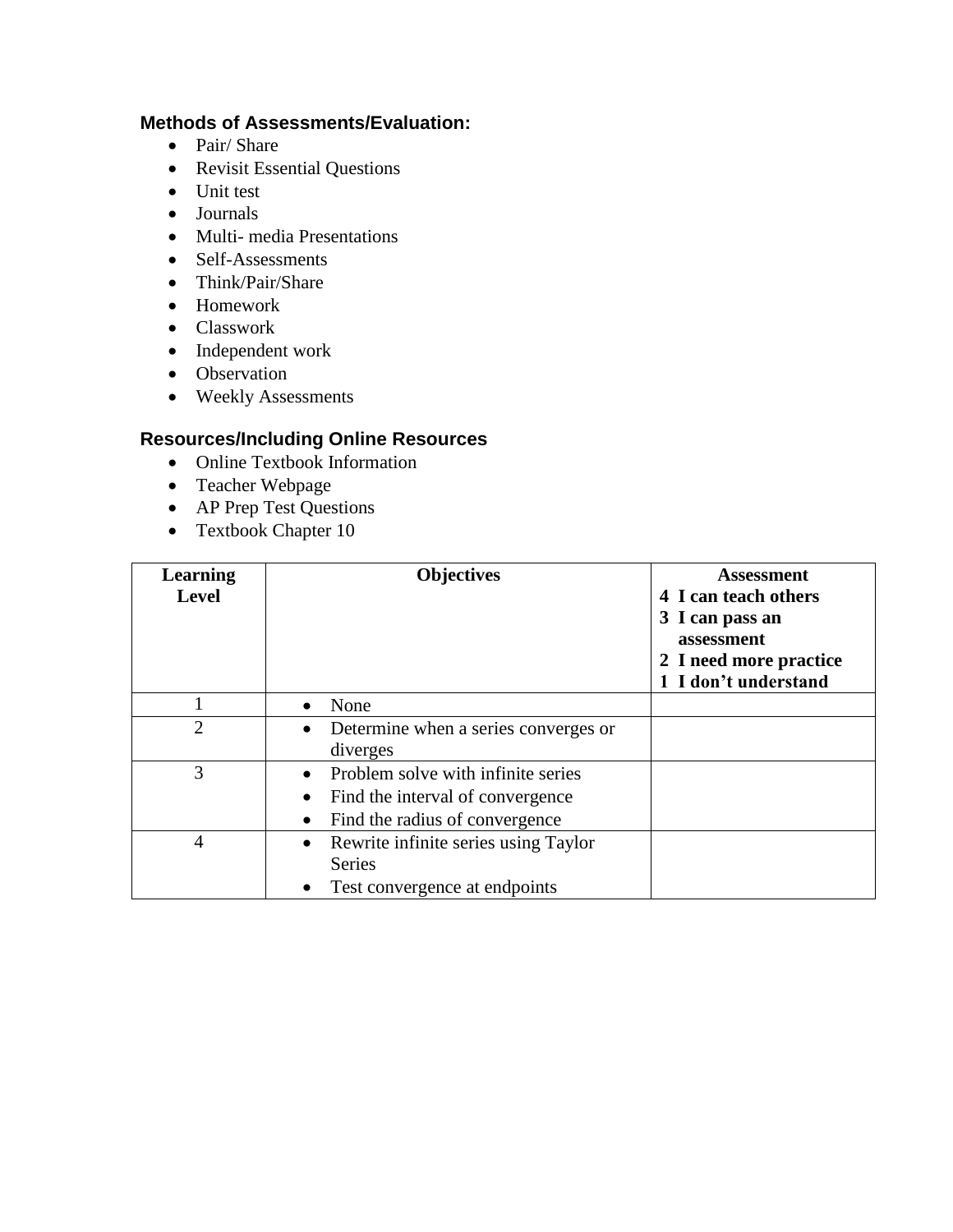## **Topic/Unit: Parametric, Vector and Polar Functions**

## **Approximate # Of Weeks: 4 weeks**

#### **Essential Questions:**

What is a parametric function and how is it defined? What is a vector? How do you relate the position, velocity, acceleration and direction of motion vectors to the original vector? What is a polar function and how does it relate to rectangular form? How do you calculate the slopes of a polar curve?

How do you calculate the area between the curve of a polar equation?

*NJCCS:* N-Q 2, 3. N-VM 1, 2, 3, 4, 5. A-CED 1, 2, 3, 4. F-IF 1, 2, 3, 4, 5. F-LE 1, 2, 3, 4, 5.

## **Upon completion of this unit students will be able to:**

- Define a parametric equation.
- Define and use vectors in problem solving.
- Relate position, velocity, acceleration and direction of motion vectors.
- Convert polar equations to rectangular form.
- Find the slope of a polar curve.
- Calculate the area between the curve of a polar equation.

#### **Interdisciplinary Standards (njcccs.org)**

- Standard 9.1  $21^{st}$  Century Life & Career Skills
- Standard 8.1- Computer and Information Literacy
- Standard 8.2- Technology Education
- Standard 6.3 Active Citizenship in the  $21<sup>st</sup>$  Century
- Standard 5.1 Science Practices

## **Activities – include 21st Century Technologies:**

- Students will take notes and participate in Smartboard Lessons.
- Students will find the length of curves for parametric equations.
- Use vectors to problems solve.
- Graph polar equations.
- Find the area between the curves of a polar graph.
- Students will use the Ti-89 graphing calculator to problem solve.

#### **Enrichment Activities**:

• Find the average value of r with respect to  $\theta$ .